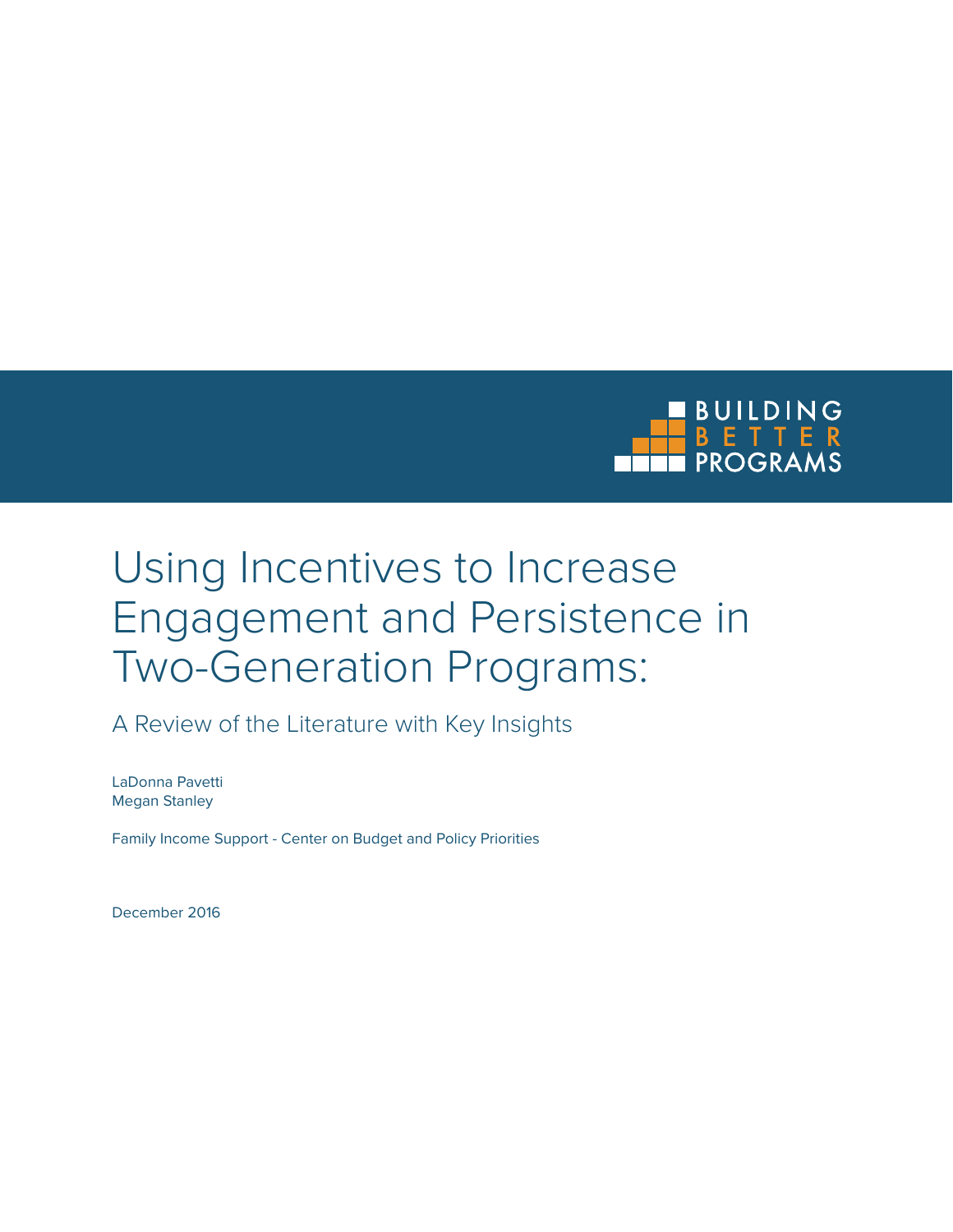### **Acknowledgments**

Funding for this paper was provided by The Annie E. Casey Foundation.

The findings and conclusions in this report do not necessarily represent the official positions or policies of the funders.

The authors would like to express appreciation to James Riccio from MDRC and Anthony Barrows from ideas42, the reviewers of this paper, for their helpful guidance and comments.

For information about Building Better Programs and copies of our publications, see our website: www. buildingbetterprograms.org.

Copyright © 2016 by Building Better Programs®. All rights reserved.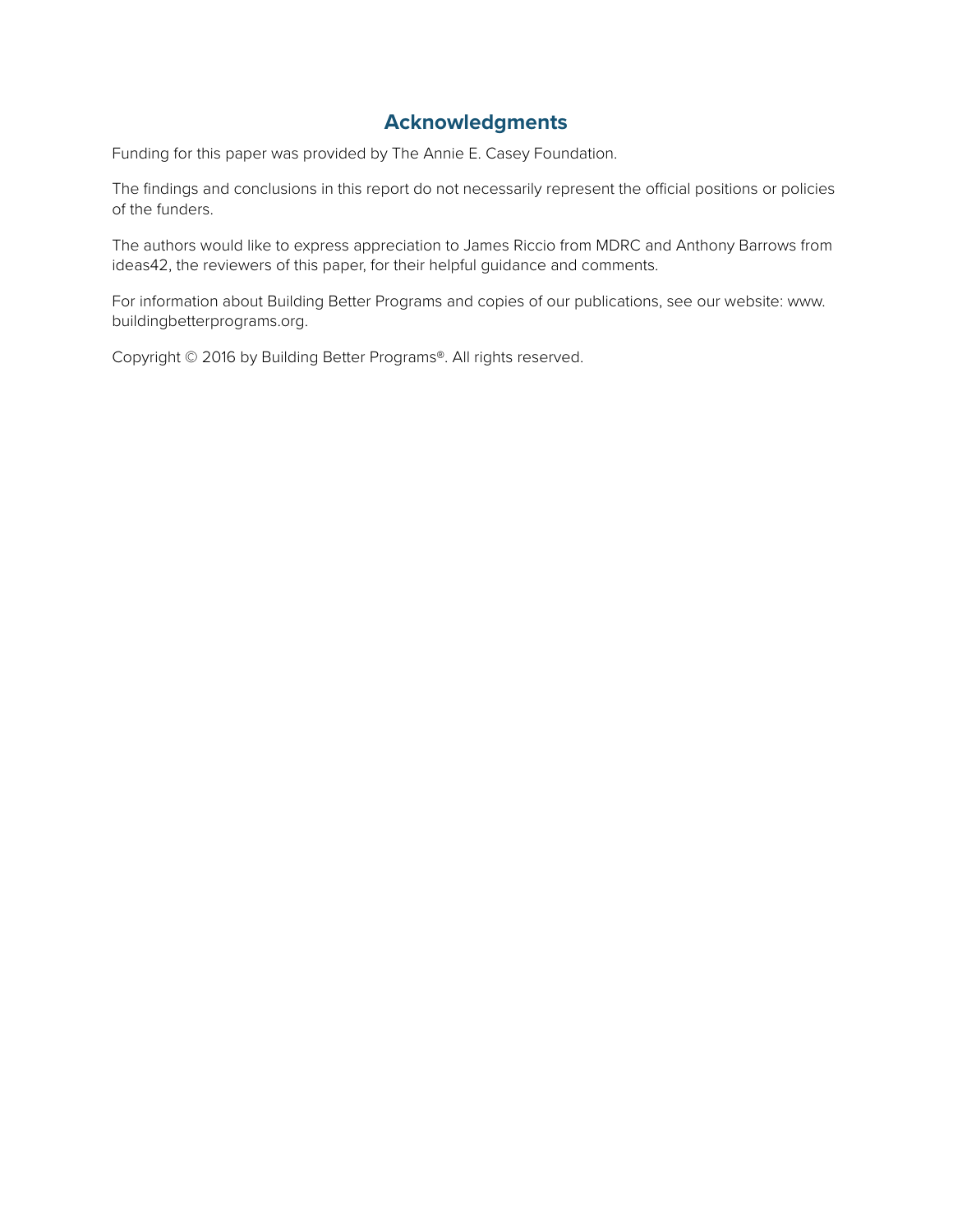# **Table of Contents**

### **Overview**

### **Key Takeaways for Human Service Programs**

Type & Amount of Incentive

Incentive Frequency and Duration

What to Incentivize

Behavioral Economics on Decision-making

Disparity Between Present and Future Orientation

**Role of Motivation and Incentives**

### **Studies on Incentives and What They Accomplish**

### **Conditional Cash Transfers**

Family Rewards and Family Rewards 2.0

Work Rewards

### **Education Incentives**

Accelerated Study in Associate Programs

Cash for College

Opening Doors

### **Contingency Management**

Token Economies

**Health Behavior Incentives**

**Business Incentives**

**Key Findings**

**Appendix**

**References**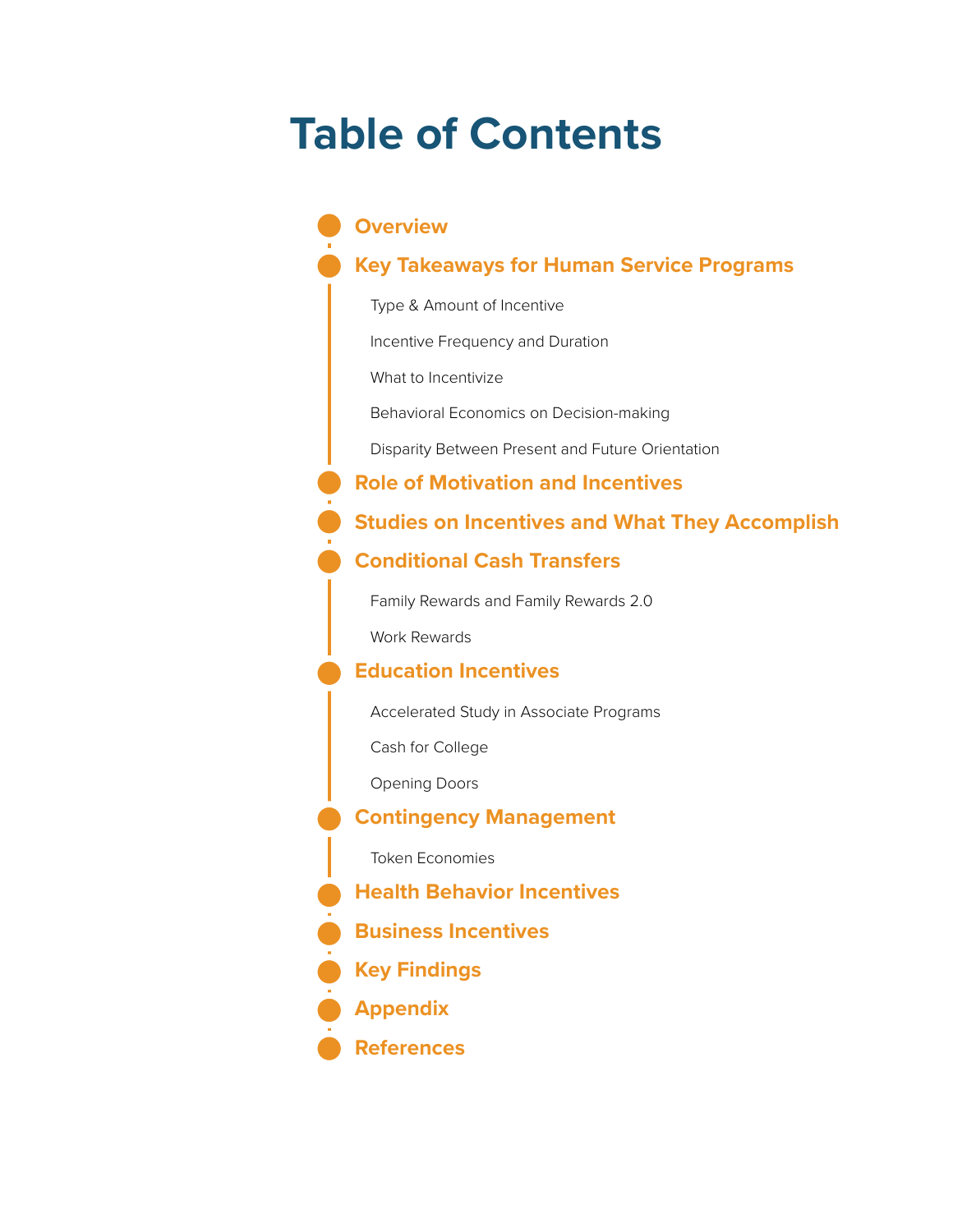## **Overview**

Two-generation programs aim to improve parent and child outcomes by providing services to parents and their children simultaneously. To maximize their success, programs need to recruit parents to participate and sustain participation over an extended period. Incentives are an underutilized tool for maintaining family engagement in social service programs.

Human service and workforce programs targeted to low-income individuals often fail to realize their full potential because they are unable to recruit enough individuals to participate or have difficulty keeping program participants engaged long enough to reach their goals. In recent years, behavioral scientists have provided new insights into some of the factors that might lead to lower levels of program participation and persistence, as well as strategies that might lead to better outcomes. These insights  $-$  on decision-making and the motivation behind it  $-$  provide two-generation and other human service programs a new lens through which to view their incentive programs and the challenges that lowincome families and individuals face in using programs effectively.

An incentive is something that motivates or encourages a person to do something, particularly things that are hard for them to do. Incentives may also provide supplemental rewards that serve as motivational devices for desired actions, decisions, or behaviors. For program designers, incentives are one strategy that can potentially reduce barriers to participation.

An incentive is something that motivates or encourages a person to do something, particularly things that are hard for THEM TO DO.

Incentives have been used in a wide range of settings, including

social service and health programs as well as classrooms, to encourage participation and persistence. They show promise in helping to change and shape behavior in other settings, suggesting that incentives are a useful tool to increase attendance and engagement when used appropriately. While incentives are often monetary, they can also include tangible items and non-monetary approaches.

In this paper, we present a summary of the current research on incentives, drawing from several different areas of research including conditional cash transfers, higher education programs, contingency management, health programs, token economies, and business incentives. While incentive studies cover many areas of research, we have identified studies that may be most helpful in illustrating issues to consider in designing incentives for two-generation programs. Together this research provides a framework for understanding factors that influence motivation, decision-making in different situations, and ways that programs may successfully use incentives. We also provide key takeaways for human service programs to inform their own program design. In the Incentives Field Guide, we provide human service programs with guidance on how to develop an incentive program that takes into account the unique needs of the families they aim to serve, the problems they have encountered, and the outcomes they aim to achieve.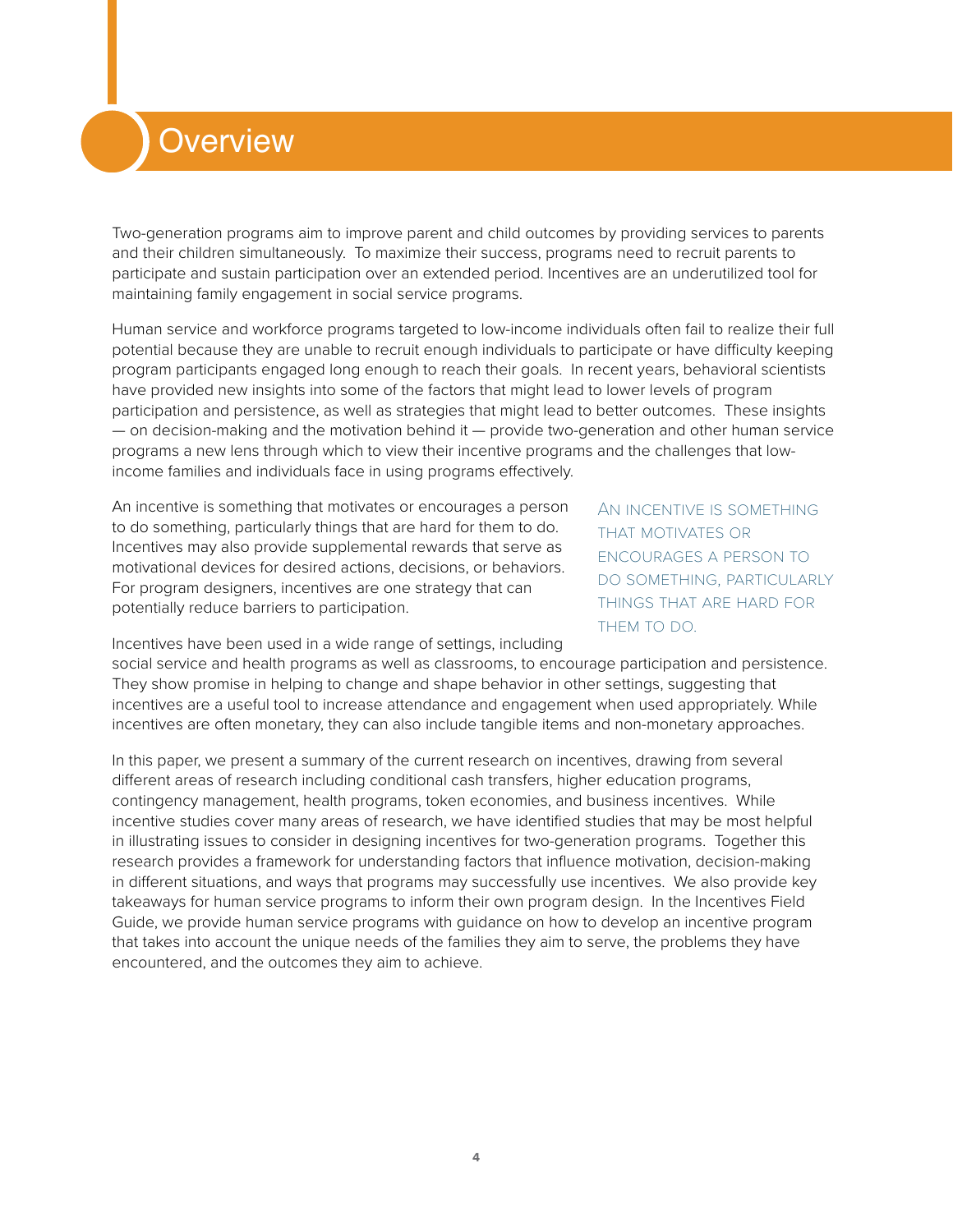## Key Takeaways for Human Service Programs

The literature suggests that incentives can be used to promote behavior change, but the results are highly dependent on the context, the behavior being incentivized, and the services that are provided alongside the incentive.

The studies we reviewed demonstrate how incentives remove barriers that keep people from progressing, build interest in a program, activity, or task — when the benefits may not be immediately apparent — or increase the benefit of participating in and completing a program. We offer the following key takeaways for human service programs organized by the most relevant incentive dimension — type and amount, frequency and duration, and what is rewarded. Additional information on each finding is provided on pages 18-20 of this review.

### **Type & Amount of Incentive**

- **•** Non-monetary and small dollar value incentives can work to change behavior (see Finding 1, p. 18)
- **•** Monetary incentives given on a time-limited basis can result in behavior change (see Finding 2, p. 18)
- **•** Incentives should be "right-sized" (see Finding 3, p. 18)
- **•** Programs offering coaching and supportive services may be able to reach harder-to-engage populations (see Finding 4, p. 19)

### **Incentive Frequency & Duration**

- **•** Incentives work best when given close to the desired behavior (see Finding 5, p. 19)
- Present-oriented participants will need more immediate, relevant incentives (see Finding 6, p. 19)
- **•** Programs can successfully end or phase out incentives when intrinsic motivation is high (see Finding 7, p. 19)

### **What to Incentivize**

- **•** Incentivizing desired behaviors leads to improved outcomes (see Finding 8, p. 20)
- **•** Achievement incentives work best in conjunction with other incentives (see Finding 9, p. 20)
- When achievement is the sole focus of incentives, there are a smaller number of successful participants (see Finding 10, p. 20)

### **Decision-making Under Stress**

In order to fully understand when and why incentives work, and for whom, it is important to understand individuals' decision-making processes and how living in poverty impacts their motivation and behavior. Insights on decision-making and motivation from behavioral science and related disciplines provide a framework for thinking about how to design incentives in human service programs.

The field of behavioral economics has combined insights from economics, psychology, and other disciplines to build a more accurate picture of the ways that individuals form intentions and take action.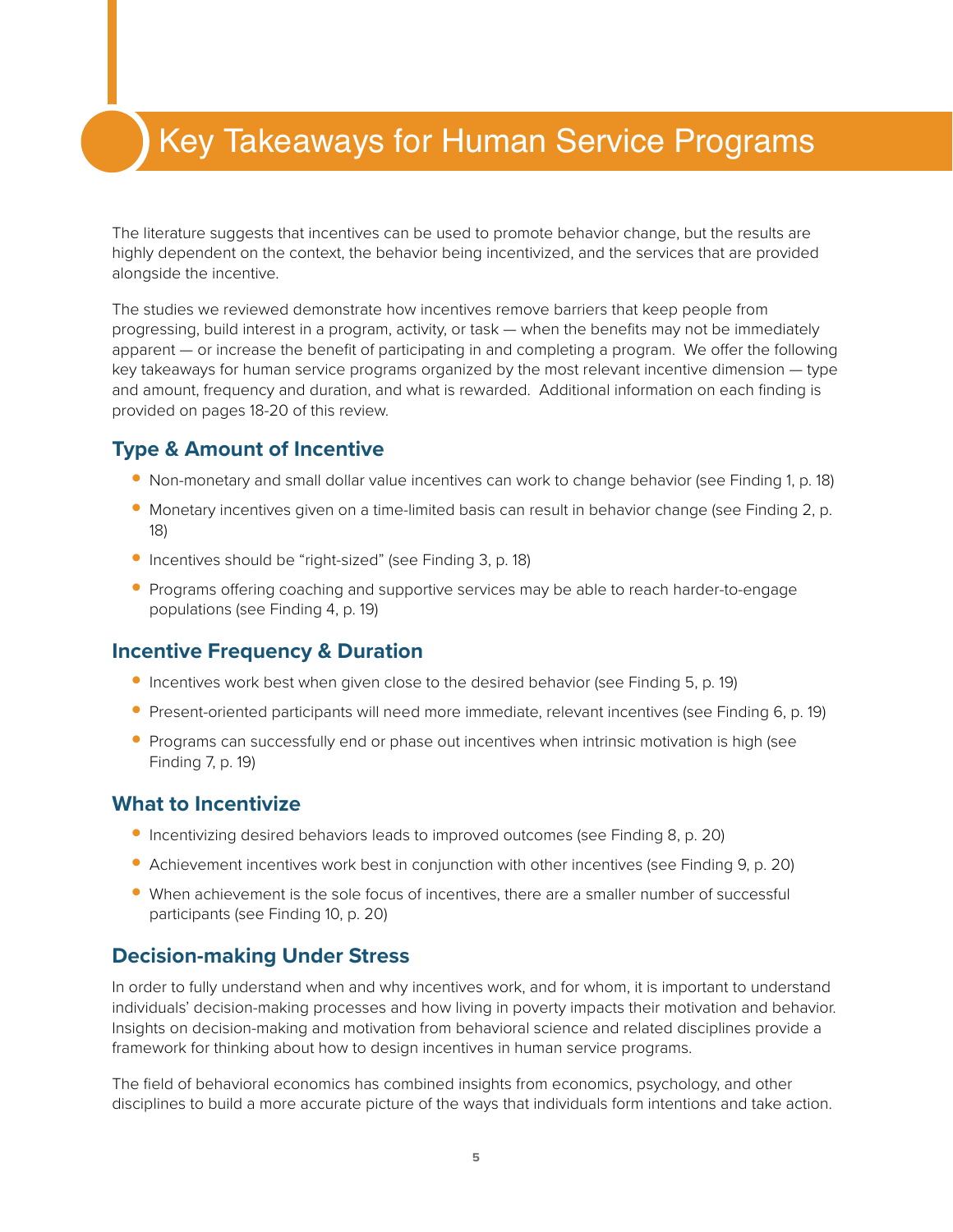A growing body of behavioral science research notes that seemingly irrational behavior, such as buying one roll of toilet paper at a time, is actually quite rational and predictable given an individual's circumstances.

Decisions are based on how individuals can best meet their needs, their temporal orientation (which will be discussed at length later in the paper) and on the stability of their preferences over time.<sup>1</sup> Behavioral scientists have found that people make choices based on social norms, heuristics, hassle factors, etc.

An important concept that has emerged from cognitive psychology and has been applied by behavioral scientists is "scarcity;" the term asserts that our inherently limited capacity for attention, cognition, and self-control significantly impacts our ability to make decisions now and for the future.<sup>2</sup> For families living in poverty, the scarcity condition, with its lack of resources (money, time, food, etc.) becomes a main focus. It can take over individual thought processes and inhibit the ability to take advantage of opportunities that could improve future circumstances.<sup>3</sup>

"Bandwidth" is another concept of decision-making that relates to how much information we can handle and process at one time. It refers to finite resources, the capacity to "handle a limited amount of information and activity at one time." While all individuals have limited cognitive capacity, or "bandwidth," a person living in poverty is likely to have the majority of his or her bandwidth occupied by thoughts and actions directed at getting by and meeting their basic needs. This leaves few, if any, resources to focus on identifying and working to achieve long-term goals.

Behavioral science researchers call the reaction to scarcity and the act of harnessing bandwidth "tunneling": whatever is most urgent, whatever unmet need is most pressing, fully captures the mind and crowds out all other concerns, questions, or tasks that would otherwise compete for attention. Scarcity and tunneling can increase attention and focus on areas of immediate need, potentially leading to economically rational decisions in the short-term, at the expense of long-term perspective and benefit.

### **Research Illuminates Disparity Between Present-Oriented People and Future-Oriented Programs**

Research illuminates the disparity experienced by people subsisting with scarcity, when they develop a present-orientation and programs that are future-oriented. Ensuring that they can meet their basic needs — putting food on the table, keeping the lights on, putting a roof over their heads, and keeping their children safe — takes up all of their limited bandwidth and attentional resources. Programs focused on future-oriented outcomes, such as enrolling low-income people in an education or training program, provides the foundation for better jobs with higher pay in the future, but often imposes huge costs (both monetary and non-monetary) in the present.

Behavioral research firm ideas42, an organization whose mission is to help government agencies and non-profits use insights from behavioral science to improve program outcomes, suggests that the burden of change rests with individuals and organizations "who have the power to design programs and systems in ways that take universal human tendencies into account."5 To that end, ideas42 provides three program design principles: (1) cut the costs associated with accessing benefits and participating in a program; (2) create slack — "an adequate cushion of time, money, attention, and other critical resources" — that makes it more feasible for families to engage in future-oriented activities; and (3) empower families by convincing them that they can effect change in their own lives.

In addition, taking a behavioral approach to address poverty means beginning with three propositions about program participants: (1) context matters: behaviors displayed by someone experiencing scarcity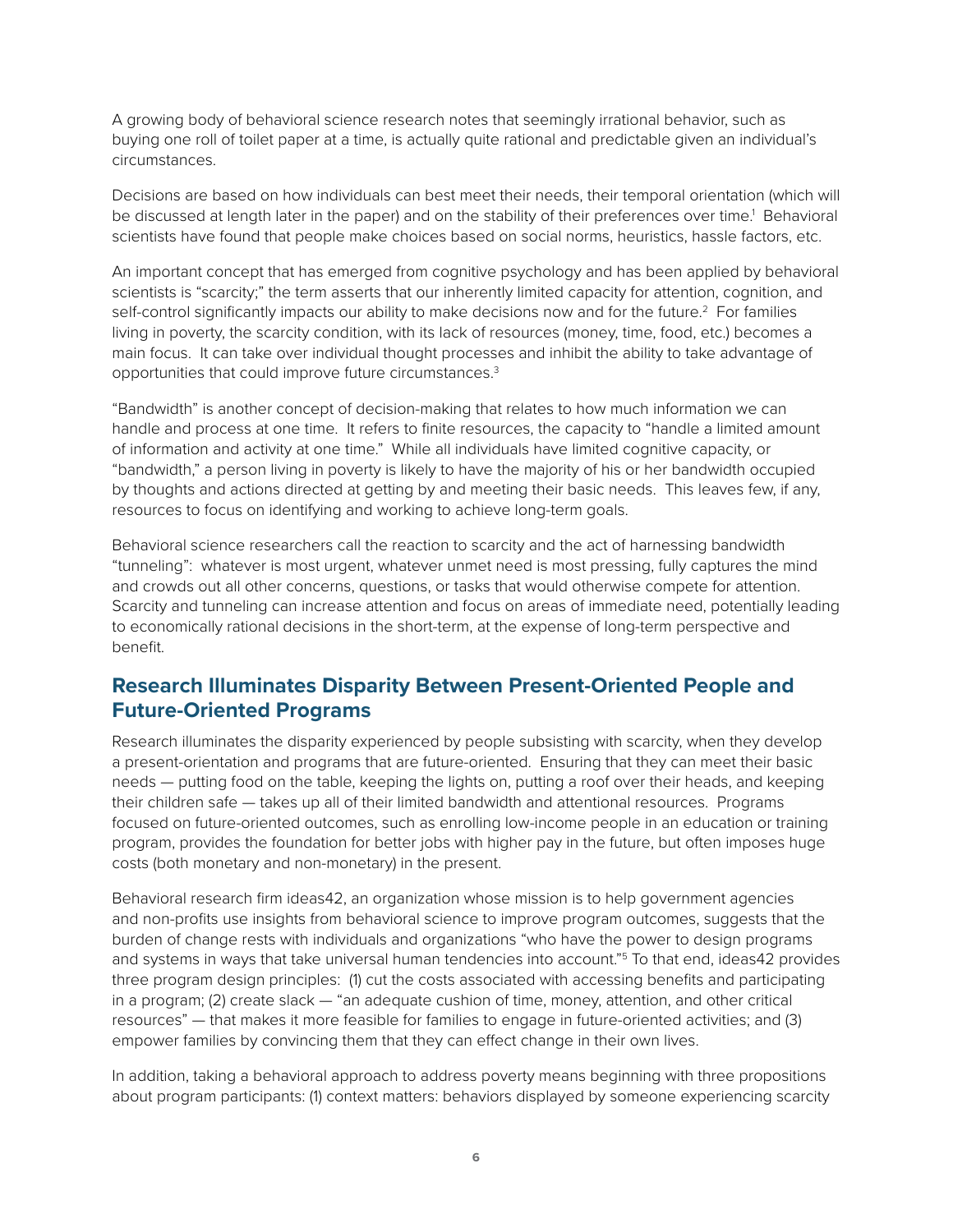may not seem rational on the surface, but make sense given the individual's circumstances and limited attentional resources; (2) awareness that a program or opportunity exists does not guarantee that participants will engage or take advantage of it; and (3) both monetary and non-monetary costs and benefits drive decisions.

Incentives can be considered as a possible strategy under these design principles and propositions, but they are likely to be most effective if they are considered as one element of an overall strategy to redesign programs taking a behavioral approach. Incentives can also be seen by programs as resources that enable participation by meeting participant needs (like transportation and child care). Decision-making in a state of scarcity needs to take into account not only the long-term benefits, but also the immediate costs of participating and how they will affect other aspects of potential participation.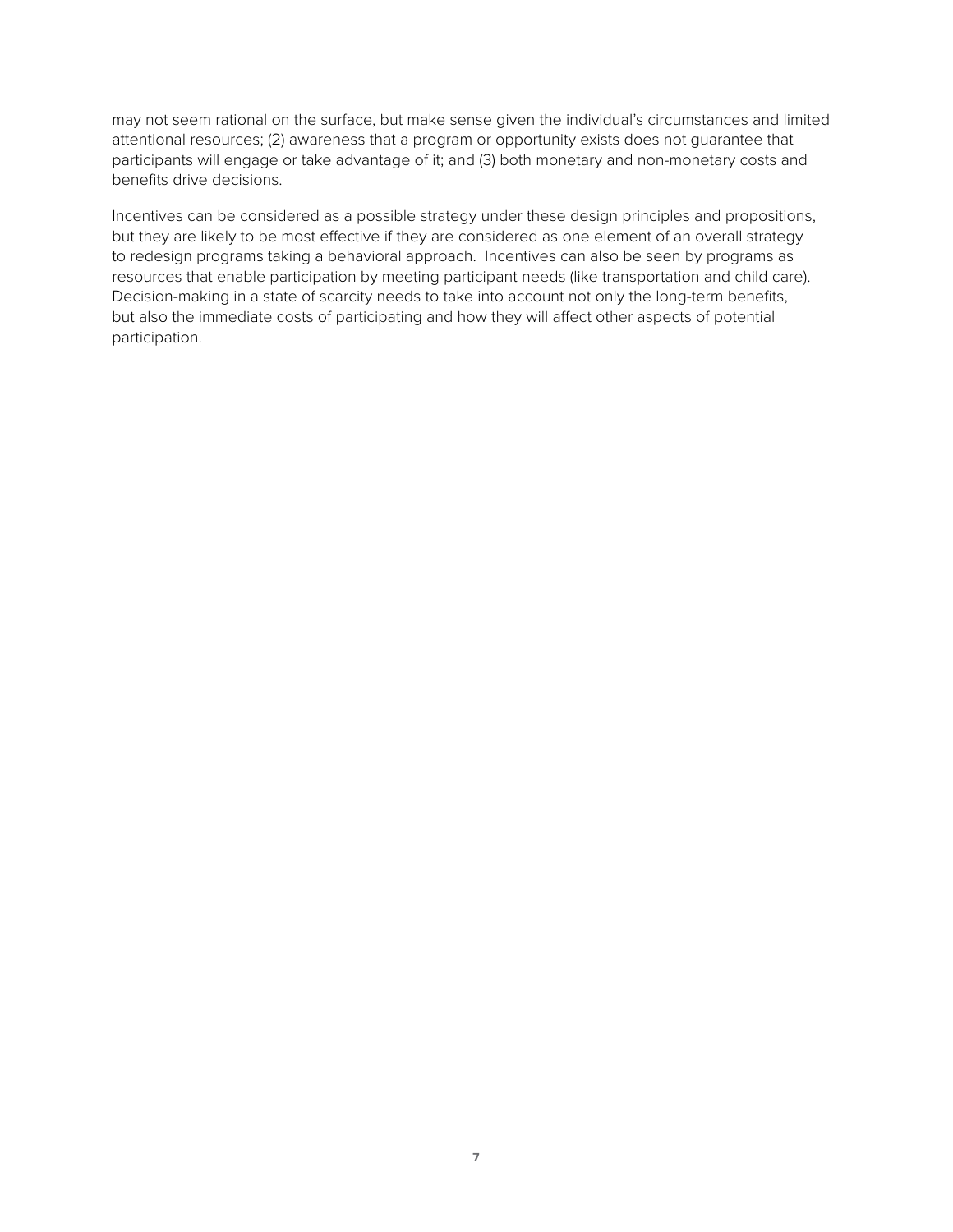## The Role of Motivation and Incentives

Motivation plays a leading role in determining human service program success. Research indicates that human service programs can use incentives to increase and sustain participants' motivation for doing something they may not otherwise be inclined or able to do, either because they don't see a benefit or because they perceive the costs of participating to be greater than the benefits they will gain. In many cases, the benefits may not be clear to participants; that benefits will eventually outweigh the costs may be too abstract or too far in the future for participants to see.

In order to understand how incentives work, it is important to understand that there are two main types of motivation — intrinsic and extrinsic — that affect individuals' actions in different ways and manifest themselves differently in each person. Intrinsic motivation stems from internal rewards, like feelings of well-being, success, and satisfaction, and is cultivated over time. People with high intrinsic motivation will continue to do tasks even without rewards because they enjoy doing them or feel good about

The ultimate goal in using incentives — which are extrinsic motivators is to increase intrinsic motivation to achieve long-**TERM SUCCESS.** 

themselves when they accomplish them. Extrinsic motivation originates from something external. For example, a financial reward such as the promise of a performance bonus increases extrinsic motivation because it is using the promise of a monetary reward to encourage someone to do something they might otherwise not be inclined to do. Extrinsic motivators are often thought of as "if, then," since they generally rely on a contingency (e.g., if you meet your work quota, then you will get a raise). One potential issue with extrinsic motivators is that people may want to do something (i.e., have intrinsic motivation to do it), but the reward of an extrinsic motivator may crowd out their intrinsic motivation.

The ultimate goal in using incentives — which are extrinsic motivators — is to increase intrinsic motivation to achieve long-term success. Studies have shown that people with high intrinsic motivation are more successful and report more happiness in their careers long-term.

When working with populations experiencing significant personal and family challenges, programs often need to use extrinsic motivators to initially create buy-in, decrease the costs of participating, and help participants see the benefit of engaging in the program. It is appropriate (and often necessary) to use extrinsic motivators, like monetary rewards, in the short term to reward successes, motivate highimpact behaviors and decisions, and keep participants progressing toward their goals; this leads to a sense of accomplishment, building confidence and a sense of self-efficacy which can help increase extrinsic motivation over the long-term.

When working with a population that may be more present-oriented in response to living in poverty, short-term incentives can be especially helpful as they can create initial buy-in and engagement, while the program is simultaneously building intrinsic motivation through increased knowledge, skills, and abilities. As a way to create buy-in, a program may offer an extrinsic motivator like a gift card to participants for attending meetings in the first month. During those meetings, the program also offers a chance for participants to build and learn new skills, like stress reduction or budgeting, and to increase their social capital through a peer network. These have longer-term payoffs and can bring feelings of increased knowledge and success, which increases intrinsic motivation. In this case, the program simultaneously met the present-oriented participants' immediate needs and its own by getting the participants engaged and giving them a reason to persist.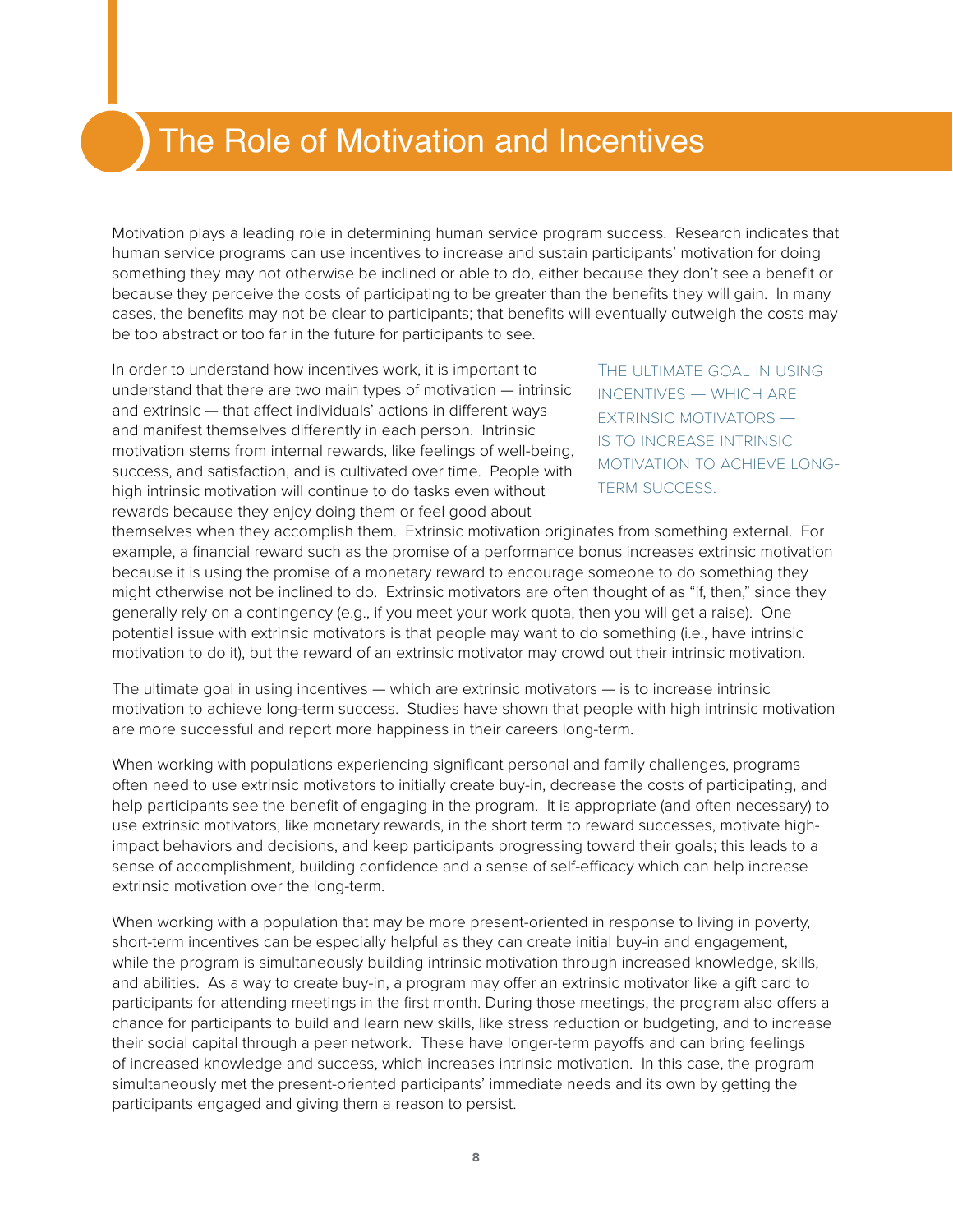## Studies on Incentives and What They Accomplish

There is no "one size fits all" model to incentives. Rather, they vary on dimensions, design value, and use in various settings — e.g., health, business, education, and human services. However, according to the research, three major components typically make up the design of an incentive program — the type and amount of the incentive, the frequency or duration of the incentive, and the outcomes or behaviors that trigger receipt of the incentive (see Table 1).

#### TABLE 1

#### Key Dimensions of Incentives

| <b>Type &amp; Amount</b>  | Monetary (cash, check, gift card)<br>Non-monetary (certificates, group recognition, praise, encouragement, ability to move<br>on to next level of classes, etc.)<br>Tangible (household goods, food items, clothing)<br>Amount: Generally applies to dollar amounts or tangible value |  |
|---------------------------|---------------------------------------------------------------------------------------------------------------------------------------------------------------------------------------------------------------------------------------------------------------------------------------|--|
| <b>Frequency/Duration</b> | Any time behavior occurs, weekly, monthly, or at goal completion                                                                                                                                                                                                                      |  |
| <b>What They Reward</b>   | Outcomes (goals) or behaviors                                                                                                                                                                                                                                                         |  |

Various studies about incentives demonstrate that changes in incentive dimensions can have an impact on extrinsic motivation; well-designed incentives can create buy-in, decrease the costs of participating, and help participants experience benefits for engaging in the program. For example, changing from non-monetary to monetary incentives may increase extrinsic motivation; increasing the time between incentive receipts may lower extrinsic motivation. In our analysis of the relevant literature and programs that have utilized incentives, we will further explore these key dimensions and the impact they have on the efficacy of incentive use.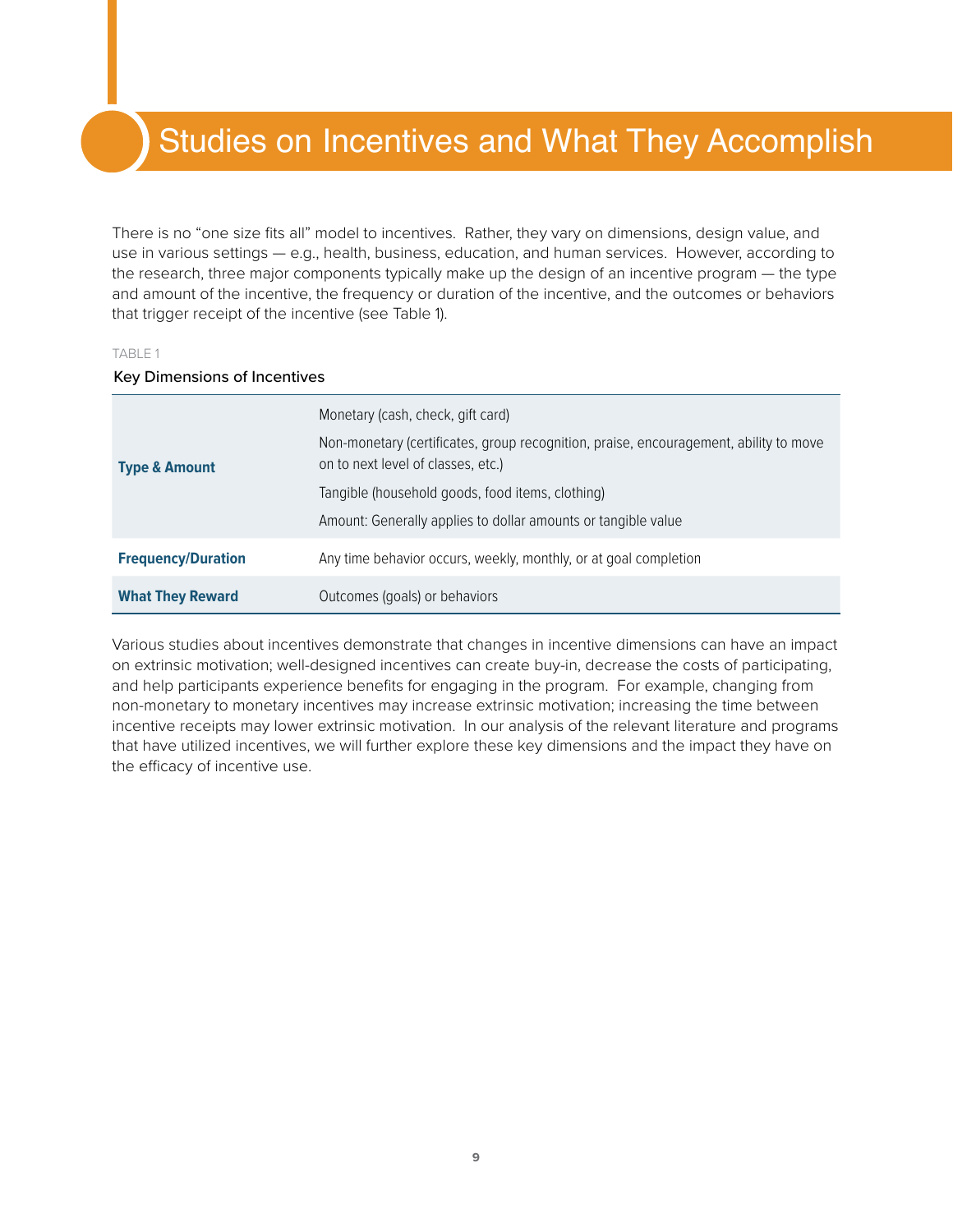## Conditional Cash Transfers

Conditional Cash Transfer programs (CCTs) have been used to supplement the safety net around the world and are growing in popularity. CCTs "offer cash assistance to reduce immediate hardship and poverty, but they condition this assistance on families' efforts to improve their human capital" in the hope of reducing their poverty over the longer term.<sup>4</sup> These transfers, or incentives, are used in two-generation programs, targeting both adults and children. While programs vary the conditions of CCTs from earning supplements to educational incentives, the transfers noted in our paper served the purpose of reducing poverty by offering monetary resources and helped to build the families' social capital, both now and for future generations.

### **Family Rewards**

One of the most comprehensive CCT programs to date is the Opportunity New York City Family Rewards program (and later the Family Rewards 2.0 project), which was evaluated by the research firm MDRC. As is the case with other Conditional Cash Transfer programs, Family Rewards was designed with both short- and long-term impacts in mind. In the short term, the program hoped to reduce poverty and hardship by providing cash payments that were linked to the completion of specific tasks or achievement of specific milestones. In the long term, the program hoped to increase human capital by tying the cash payments to activities that would eventually lead to better employment and earnings outcomes.5

Family Rewards, launched by New York City's Center for Economic Opportunity (CEO), operated as a random assignment, two-generation program offering incentives within three domains: children's education, preventive health care, and parental employment, over a three-year period from 2007-2010. A total of 4,800 families from high-poverty neighborhoods in New York applied to the Family Rewards program, and through random assignment, half were placed in the program group and the other half in a control group, which earned no incentives. The families who applied to be in the program had to have a child in fourth, seventh, or ninth grade, because these are critical transition points in education. The program group was offered a total of 22 incentives across the three domains (education, health, and workforce). In the third year of the project the number of incentives offered was decreased, both to ease administrative burden and reduce complexity.

Family Rewards significantly increased family income (through cash transfers) and reduced poverty while in the program, but it did not significantly impact health outcomes, earnings, or school outcomes. It also did not significantly reduce material hardship after the cash transfers ended. Highlights from the project include the following:

- **•** The project's cash transfers succeeded in reducing poverty and hardship in the short-term. Poverty among the program group was 12 percent lower and severe poverty 11 percent lower than for the control group. On average, household income among families in the program group was 22 percent higher than among the control group while the program was operating. Families in the program group received an average of \$8,700 in incentives over three years, with the top 20 percent averaging \$13,000.
- **•** The education incentives made the most difference for children who were at or above grade level, especially those who were reading proficient, because they were in the best position to take advantage of the incentives. For students who were performing below grade-level initially, the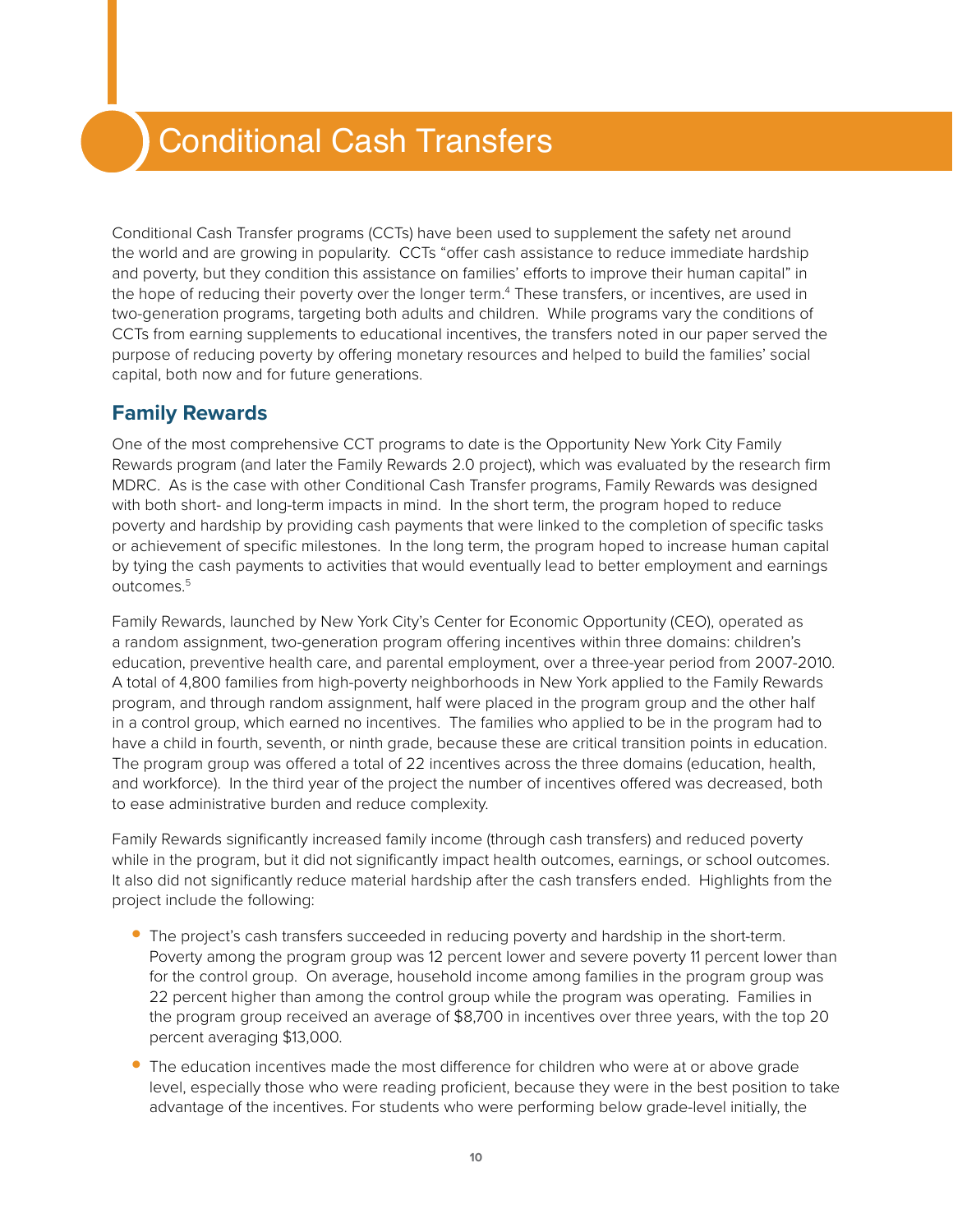incentives were not enough to increase their school performance and graduation rates.

<span id="page-10-0"></span>**•** The families who received the most incentives were, on average, less disadvantaged than other families in the program. These families included adults with more education and employment, higher earnings, and better overall health. This follows the same pattern for students: more incentives were earned, on average, for those who were already positioned to do better.<sup>6</sup>

A second generation of the program (2.0) was tested in the Bronx, New York, and Memphis, Tennessee. Family Rewards 2.0 made significant changes to the incentive design to address issues that the researchers believed contributed to the weak impacts in the initial project. (See Table 2.) While still focusing on the three domains of education, health, and employment, the new model offered fewer incentives that are more targeted and that are paid monthly. The change in the frequency with which the incentives are paid mirrors what we know about learning theory, which emphasizes the need for rewards to be close in time to the desired behavior. The designers of 2.0 also wanted to improve participation for two subgroups that were, at the beginning of the study, the least likely to receive the incentives in the initial project: adults without a high school diploma or GED and students who were not academically proficient.

The new model also added family guidance, where staff members helped families to develop strategies for earning the rewards.[6](#page-10-0) According to the MDRC evaluation of Family Rewards 2.0, "the revised model, and most probably the more intensive family guidance component succeeded in engaging the types of families who were less engaged in Family Rewards 1.0."[6](#page-10-0) A final evaluation of the 2.0 program showed that it reduced poverty during the program period and led to improvements in parents' reported feelings of happiness and life satisfaction. Additionally, there was an increase in healthcare participation (including dental visits) and self-reported health status.<sup>7</sup>

| エーレート ムー                      |                                                                |                                                                         |  |  |
|-------------------------------|----------------------------------------------------------------|-------------------------------------------------------------------------|--|--|
|                               | <b>Family Rewards</b>                                          | <b>Family Rewards 2.0</b>                                               |  |  |
| <b>Number of Incentives</b>   | 22 potential incentives                                        | 8 potential incentives                                                  |  |  |
| <b>Payment Frequency</b>      | Every 60 days                                                  | Every 30 days                                                           |  |  |
| <b>Participant Population</b> | Low-income families with children in<br>4th, 7th, or 9th grade | Adults and high school students whose<br>families received SNAP or TANF |  |  |
| <b>Family Guidance</b>        | None provided                                                  | Provided every 6 months                                                 |  |  |

#### TABLE 2

#### **Work Rewards**

<span id="page-10-1"></span>Another Opportunity NYC program evaluated by MDRC, Work Rewards, focused on increasing employment and earnings for families who receive rental assistance under the federal Housing Choice Vouchers Program.<sup>8</sup> Voucher holders face barriers to economic self-sufficiency as higher income triggers a higher rent payment, which some policy experts worry acts as an employment disincentive.[8](#page-10-1)  To improve employment outcomes and increase chances for economic self-sufficiency, the Family Self-Sufficiency (FSS) program provides case management services for voucher recipients and helps build assets and savings for participants. The recipients still pay a higher rent amount, but the amount of the rent increase is diverted to an escrow account maintained by the housing authority. When a family finishes the FSS program by completing their self-sufficiency plan and is no longer receiving cash assistance, they have access to the escrow account funds plus interest earned.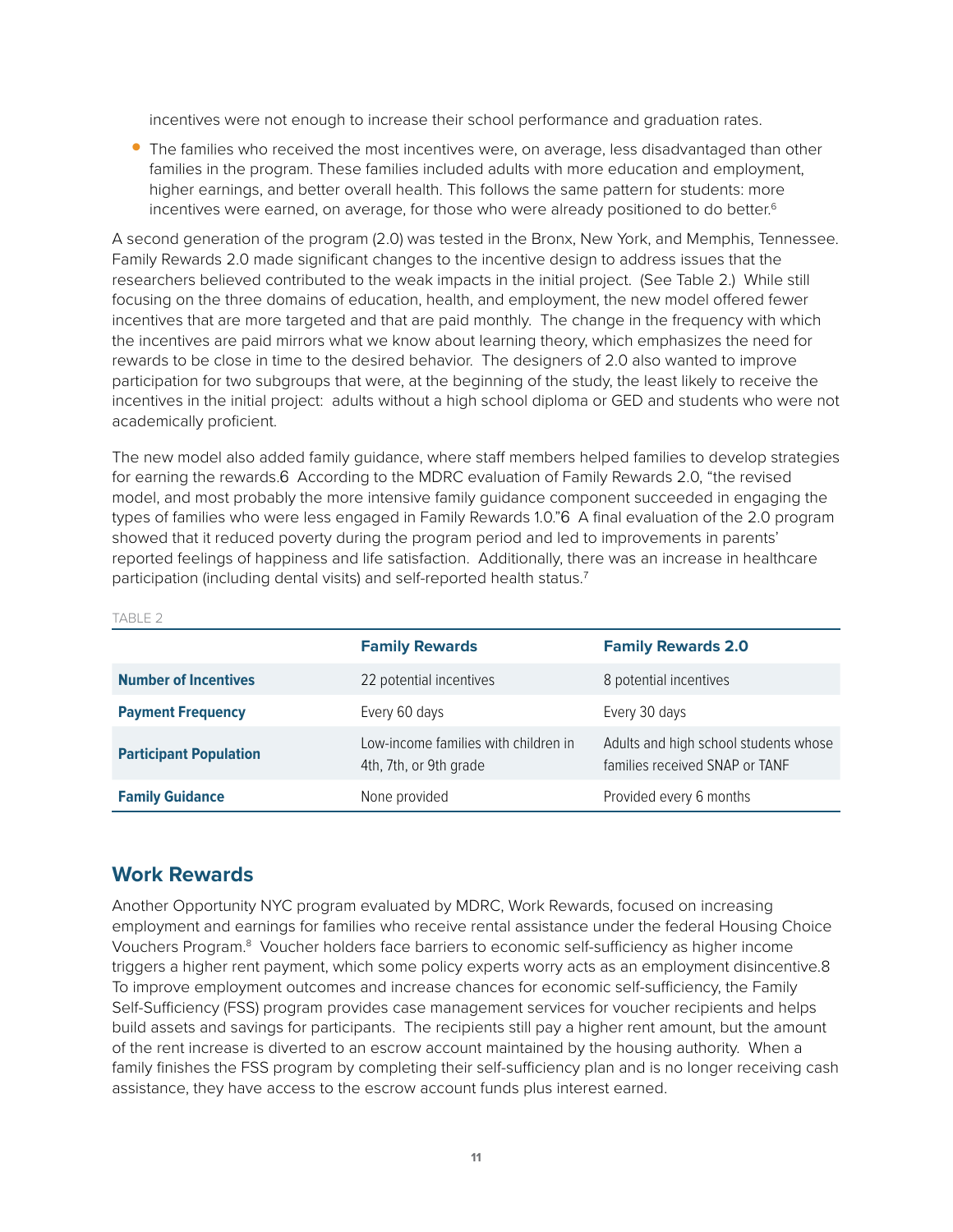New York City agreed to subject its FSS program to a test as part of Work Rewards. In this demonstration, MDRC compared the outcomes of FSS, an FSS/Incentives model, and an incentivesonly model using two parallel, randomized controlled trials. The incentives included cash bonuses that were designed to encourage voucher holders to work full time and complete approved education and training activities.[8](#page-10-1) The cash incentives were given to remaining participants employed for an average of 30 hours per week for six out of every eight weeks, and for participating in approved training and education activities. A participant could earn a total of \$4,800 over two years and this money, unlike the escrow account, was available immediately. The same incentives were also tested without the FSS program to see if the incentives on their own would produce better workforce outcomes.

The following are highlights of the interim findings (the final report will not be published until 2017):

- **•** The FSS and FSS/Incentives programs increased enrollment in education and training courses, but did not result in higher receipt of degrees or certificates.
- **•** The FSS/Incentives program did not have large effects on employment for the program group as a whole. However, for the subgroup of voucher holders who were not working at study entry, it produced large and statistically significant increases in average quarterly employment rates and average earnings (a gain of 45 percent over the control group average).
- Those who did have ongoing contact with the local community-based organizations (CBOs) over the four years of follow up were more likely to be employed than those who did not utilize these services.
- **•** There was a low take-up rate of assistance services provided by CBOs. Over the four-year study period, 40 percent of participants never interacted with the CBOs.
- **•** FSS and FSS/Incentives participants showed more positive financial behaviors (maintaining a checking or savings account).
- **•** Incentives alone did not have a statistically significant impact on employment or earnings. However, in the two years while participants could earn reward payments, household income did increase.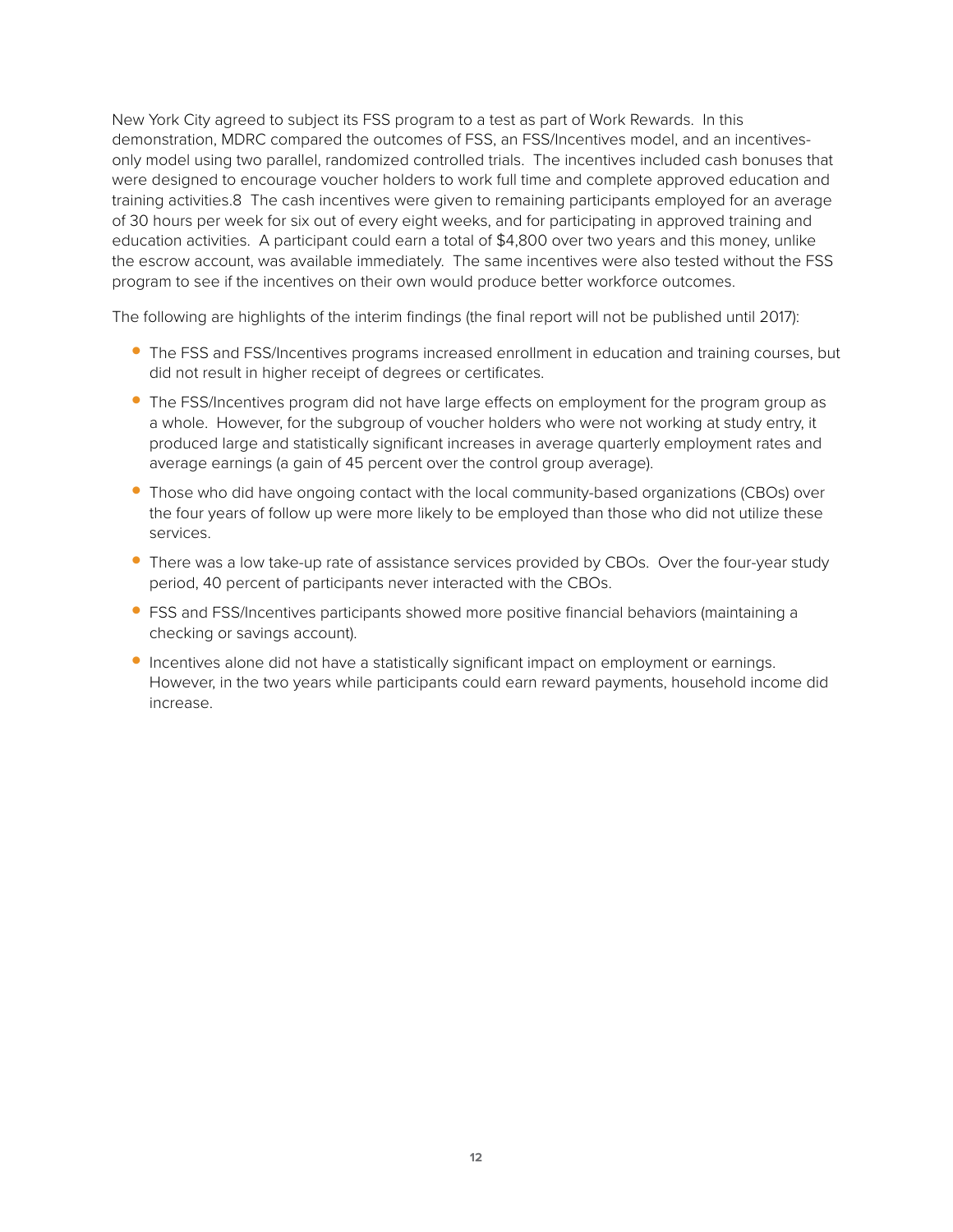## Education Incentives

Incentives are used in educational settings in a variety of ways — to motivate students to perform better, to increase participation, and to promote persistence toward graduation. While incentives have often been studied in K-12 environments, the focus of education incentives in two-generation programs is often on the parents. An increasing number of projects are taking place at community colleges, as they are often the lowest-barrier college settings for low-income students. A number of these projects are focused on increasing persistence because only about one-third of students who start community college get their degree within six years.<sup>9</sup>

<span id="page-12-0"></span>The following studies look at different ways to incentivize and motivate students, as well as reduce barriers to graduation. Tools include structured support in developmental education and performancebased scholarships.

### **Accelerated Study in Associate Programs (ASAP)**

In 2007, the City University of New York (CUNY) launched a project aptly abbreviated ASAP to increase and accelerate graduation rates for students taking developmental (remedial) courses who have extremely low rates of completion; only 15 percent earn an associate's degree within three years. MRDC evaluated the Accelerated Study in Associate Programs (ASAP) project, using a random assignment design. ASAP was available to students for up to three years and required fulltime attendance. ASAP gave students comprehensive academic counseling, access to employment services, and tutoring; the program also offered a tuition waiver to fill any gap between financial aid and tuition. If students participated in program services, ASAP provided them with subway cards and the use of free textbooks.<sup>10</sup> Students were also encouraged to take developmental classes early on so that they could increase their knowledge base and progress through other classes more quickly. The comparison group did not receive any special services.

ASAP had the largest impact of the community college incentive programs evaluated by MDRC. Highlights include the following (all findings are statistically significant):

- **•** Students in the program group at the Ohio sites showed a higher rate of full-time enrollment (a 17.6 percentage-point increase over the control group).<sup>11</sup>
- **•** ASAP students earned an average of nine credits more in three years than the control group.
- **•** At the end of the study, 40 percent of the program participants received a degree, compared to 22 percent in the control group.
- **•** Twenty-five percent of the program group enrolled in a four-year college in the last semester of the follow-up period, compared to 17 percent of the control group.

These results are especially notable because the program included students with multiple barriers. Research showed that ASAP enabled students to succeed despite multiple barriers by providing an array of services and supports over three years.10 MDRC also notes the importance of requiring fulltime enrollment and participation in program services for increasing credit accumulation.<sup>10</sup>

### **Cash for College**

The Cash for College Performance-Based Scholarship (CFC-PBS) program provided aid to almost 5,000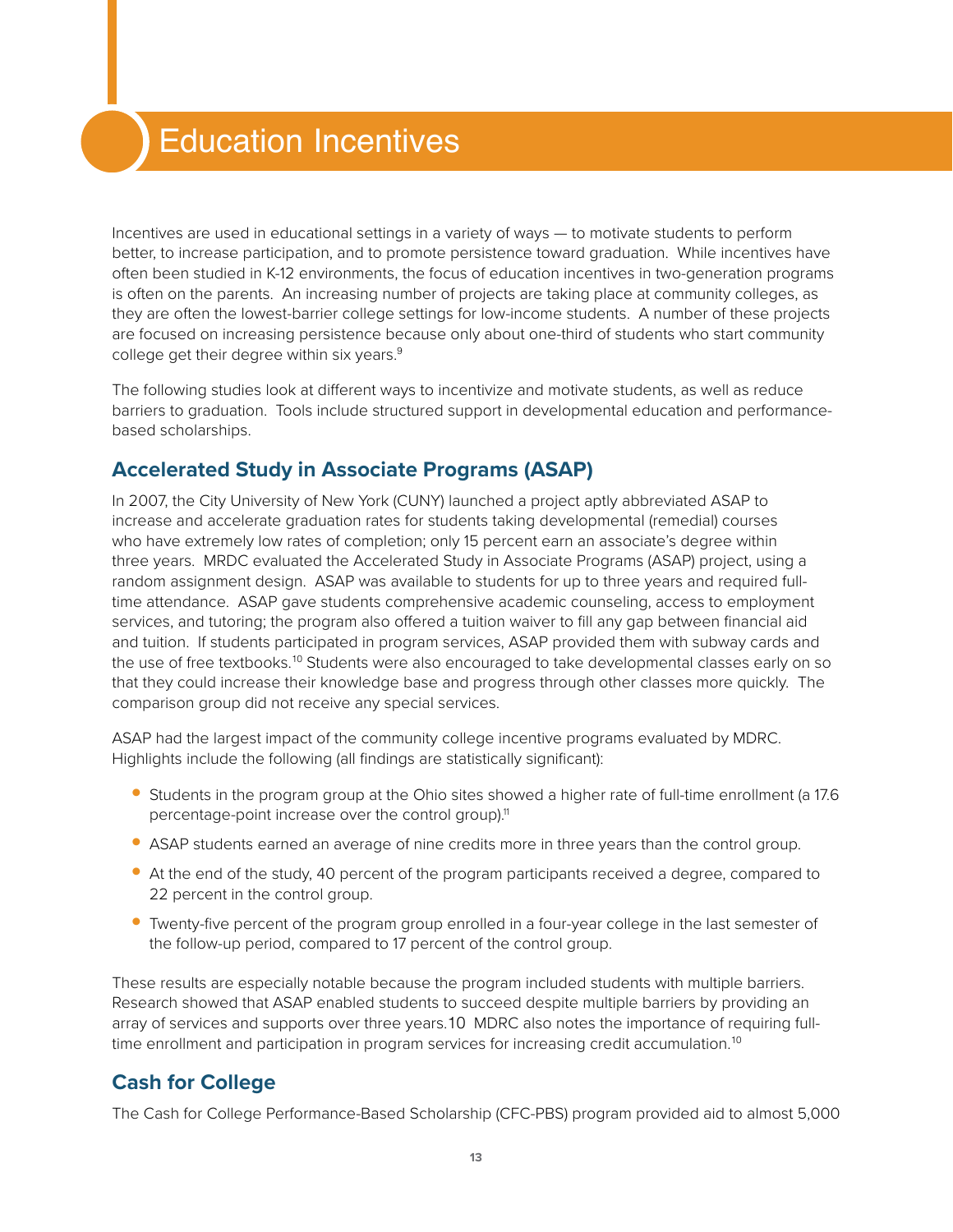college-bound high school seniors. Two incentives were provided and evaluated via a randomized control design: scholarship disbursement upon proof of college enrollment, and a later payment for meeting the performance requirement of a 2.0 GPA or better in at least six credits. The amount of the total possible incentive ranged from \$1,000 to \$4,000, depending on which group a student was randomly assigned. The payments were made directly to the students to use as they saw fit; they could be used for books, supplies, or other living expenses, and not just tuition. The incentive was designed to reduce immediate financial burdens for the students.<sup>12</sup>

The program produced positive impacts in a number of areas, including an increase in enrollment, but the increased enrollment only led to a modest increase in the number of individuals completing a degree. Highlights include:

- **•** Eighty-three percent of students received at least one of the potential incentive payments.
- A statistically significant six percentage-point increase in college enrollment, mostly concentrated in two-year community colleges.<sup>13</sup>
- **•** Total average incentive payout was \$900.
- **•** A statistically significant improvement in degree receipt an increase of more than three percentage points over the control group.

### **Opening Doors**

The Opening Doors project was launched in 2003 by MDRC in response to low persistence and completion rates for community college students. The project was the first large-scale random assignment study in a community college setting, focusing on the development of four programs across six community college sites. The four programs included several components: financial incentives (performance-based scholarships), reforms in instructional practices (learning communities), and enhancements in student services (enhanced academic counseling and enhanced targeted services).[9](#page-12-0) These programs were tested at six sites across four states: Delgado Community College and Louisiana Technical College in the New Orleans, Louisiana, area; Kingsborough Community College in Brooklyn, New York; Lorain County Community College and Owens Community College in Elyria and Toledo, Ohio, respectively; and Chaffey College in Rancho Cucamonga, California.

Opening Doors had some notable successes, though they varied across sites and type of program.

- **•** The Louisiana sites that used a performance-based scholarship model saw significant positive effects; the students got better grades and were more likely to graduate[.9](#page-12-0)
- **•** In the learning communities program at Kingsborough Community College in New York, students in remedial classes were placed in linked courses that built off each other. After two years, the program group had an 8 percent statistically significant increase in credits earned over the control.
- **•** Two colleges in Ohio introduced enhanced academic counseling where students met with a team of counselors at least twice per semester. After meeting with the counselors, the students received a \$150 stipend each of the first two semesters. In the second semester, the registration rate among the students in the program group was seven percentage points higher than the control group and they attempted one more credit than the control group. However, the effects dissipated after the program ended[.9](#page-12-0)
- **•** The program at Chaffey College provided enhanced targeted services to students on academic probation. In order to get students back on track, the college offered a student success course that taught life skills like motivation, time management, study skills, etc. Students also met with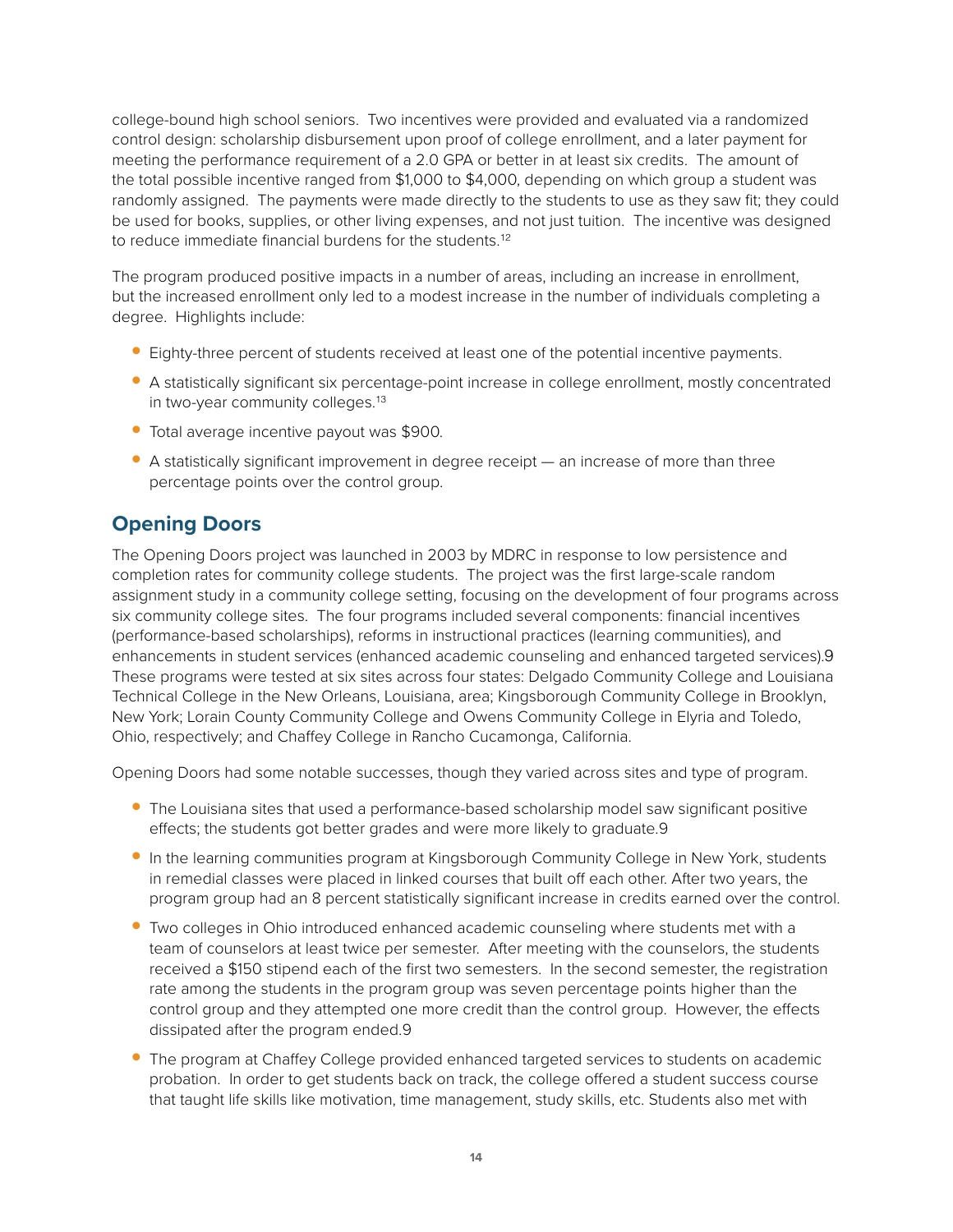counselors and attended the Success Centers, where they received extra help in reading, writing, and math. Initially, only half of the students enrolled in the student success course, and there was no meaningful effect on academic outcomes. Later, the program required that students take the course. This led to a statistically significant increase in GPAs, almost doubling the proportion of students that moved off probation.12

*Appendix Table A-1 summarizes the interventions and effects across the study sites.*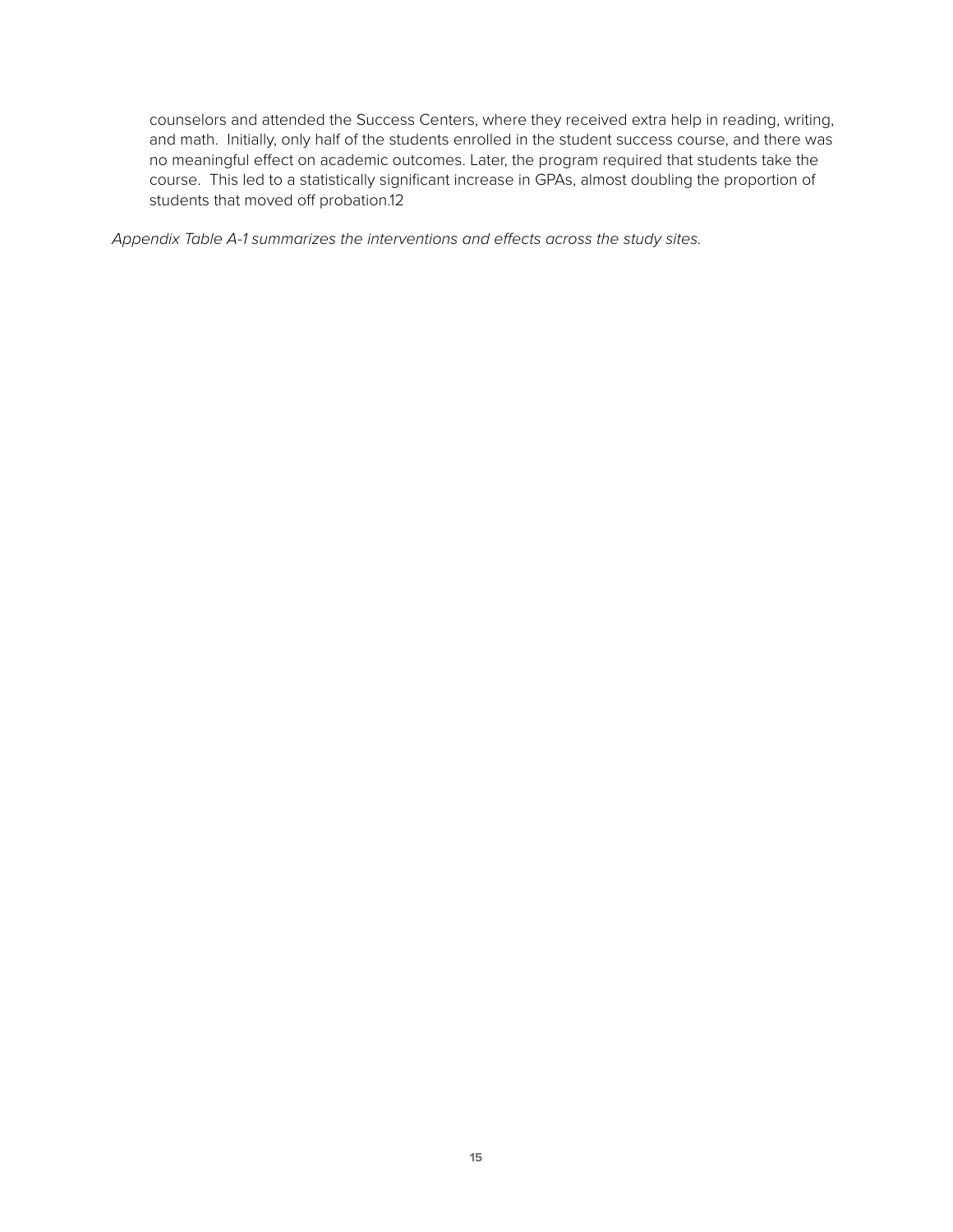## Contingency Management

Contingency management, originally used in substance abuse treatment, aims to bring about behavioral change by utilizing small incentives on a regular basis to positively reinforce preferred behaviors. Since it can be costly to use monetary incentives, long-term programs often use small, inexpensive prizes (\$1-\$2 items) or non-cash vouchers that can be saved and cashed in for larger items. Short-term studies or programs, however, often use financial incentives since the treatment is finite, making the cost of providing incentives more manageable. Financial incentives are particularly attractive in substance use models because the researchers find that they activate the same reward system in the brain as addictive behaviors.<sup>14</sup>

<span id="page-15-0"></span>Findings from a number of studies show that contingency management programs can be effective for some populations. Some examples, include the following:

- **•** In a 2012 randomized study of 123 patients at three methadone clinics, researchers found that the patients in a contingency management treatment group (as opposed to a traditional substance abuse program with no incentives) remained in treatment significantly longer, had much longer periods of abstinence, and had a significantly lower number of positive drug/nicotine screens.<sup>15</sup>
- **•** A 2015 study of smoking cessation among pregnant women at the University of Vermont used random assignment to divide the 289 participants into two treatments. One group received incentives based on contingencies, while the other group received incentives just for attending the clinic. Between the two groups, 25 percent of the participants were able to completely abstain from smoking. The vast majority (82 percent) of those who abstained were in the contingency group.16
- **•** A 2012 study involving 170 HIV-positive patients with cocaine or opioid use disorders used a randomized trial to test the efficacy of contingency management over 24 weeks. This study gave monetary compensation for attendance and completion of assessments to both the control and treatment group (\$10 retail gift card per session for attendance, \$15-\$25 for assessments and blood tests). However, the treatment group also had the chance to draw a card from a prize bowl for each negative drug/alcohol screen and for blood draws indicating adherence to HIV medication regiment. Half of the cards (250) were non-monetary and included encouraging messages. Most of the remaining cards were for small prizes worth \$1 (food coupons, toiletries, bus tokens), while 25 cards represented large prizes worth up to \$20 (watches, CDs, phone cards). Finally, one "jumbo prize" card was worth \$100. The contingency management intervention had a significant positive effect on adherence to medication regimens, and also increased the number of consecutive negative drug/alcohol samples. The researchers note that patients in the contingency management treatment enjoyed doing the draws in groups and were supportive and encouraging of one another.<sup>17</sup>

### **Token Economies**

Token economy systems are very similar to contingency management models, but they are most often used with children in school settings to elicit behavior changes. A token economy refers to a planned reinforcement program where individuals earn tokens for desired behaviors that can be traded for tangible items like snacks or personal items, intangibles such as free time during class, or other reinforcers desired by students.18 In these systems, teachers or program staff choose desired behaviors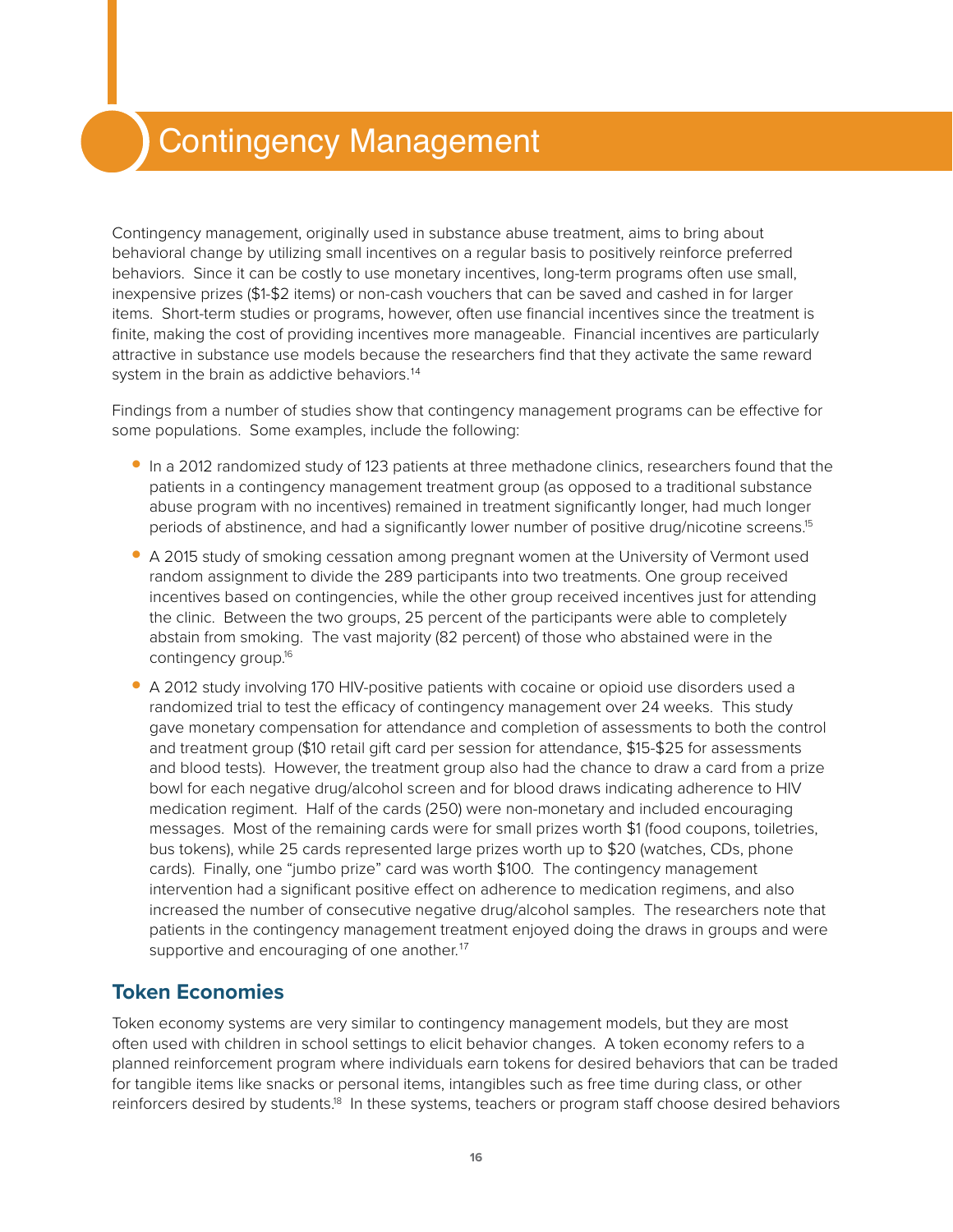that they believe will lead to further engagement and lasting change (i.e., consistent attendance, maintained focus, etc.) and then assign corresponding token values to each behavior, which can be "cashed in" later. A token economy can be an efficient method for targeting multiple behaviors and participants through one intervention.19

<span id="page-16-0"></span>Potential benefits of a token economy system include:

- Participants or students may feel a greater sense of autonomy in these systems because they are offered choices in what incentive to receive and flexibility in timing of delivery (can get smaller things more often, or can save for larger items).<sup>20</sup>
- **•** Token economies are a good generalized behavior management strategy that can be used both in individual and group settings.<sup>21</sup>
- **•** Research shows that results can be maintained after the token economy system ends. In an education study, results with elementary and middle school students showed ongoing gains up to four years after the intervention ended.<sup>22</sup> Research suggests that phasing out a token economy by decreasing the frequency of rewards gradually may improve the likelihood of maintenance.<sup>19</sup>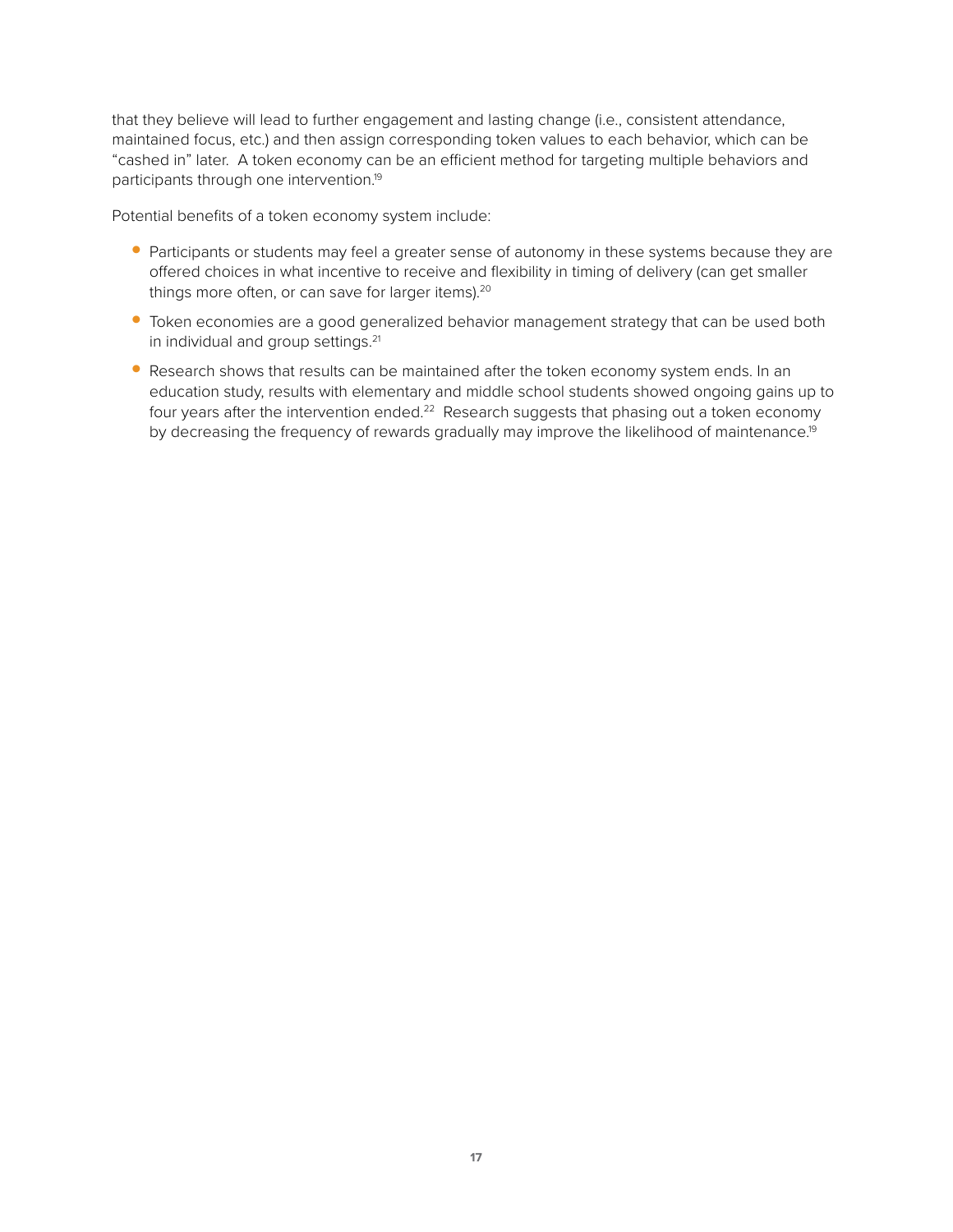## Health Behavior Incentives

Incentive programs are being increasingly utilized in the realm of health care to change patient behaviors and promote healthy outcomes. These programs can range from one-time incentives for preventative care to long-term incentives for goals such as smoking cessation, healthy eating, or diabetes management. The Affordable Care Act (ACA) encourages the development of incentive programs, which has led to a growing body of literature on existing and emerging incentive systems in the health arena.

Health care incentive programs vary based on how often an incentive is given, and also the type and magnitude of the incentive. They generally follow a contingency management or CCT model, depending on length and goal of the program. However, they are unique for often setting individualized milestones. Health incentive programs often develop person-centered incentive plans and goals for patients. Rewards are given based on the individual's preferences and needs. This has been shown to increase engagement by allowing individuals to match incentives that will work best for them, and by conveying respect for their preferences and increasing their sense of self-efficacy and intrinsic motivation by offering them control.<sup>23</sup>

<span id="page-17-0"></span>Evidence from multiple studies show that health incentives can be effective in changing behavior:

- **•** A review of the health behavior literature showed that economic incentives worked 73 percent of the time, with stronger effects found for simple one-time behaviors than for complex behaviors requiring sustained effort.<sup>23</sup>
- **•** Studies have shown that rewards that are contingent on good behavior help people to refrain from addictive habits in the short term.<sup>14</sup>
- **•** CVS Health tested a smoking cessation program that required participants to pay a "deposit" that they would get back if they successfully completed the program (in addition to a \$650 bonus). A second group was offered the bonus with no deposit required. Researchers found that 52 percent of those who paid the deposit quit smoking, compared to 17 percent in the incentiveonly group. Dr. Scott Halpern from the University of Pennsylvania explains that this is due to loss aversion: "people don't want to part with their money." Based on this, the company has already implemented a large-scale, deposit-based program for any employees who want to quit smoking.<sup>24</sup>
- **•** A recent study that examines economic rewards for blood donations found large, positive effects for motivating blood donation. The subjects in Switzerland were offered a 5 Swiss franc lottery ticket for donating, causing a 5 percent increase over baseline. In the United States, participants were offered a \$10 gift card, which resulted in a 7 percent increase in donations. While no immediate effects on motivation were found, the researchers note that temporary rewards might affect long-term motivation.<sup>25</sup>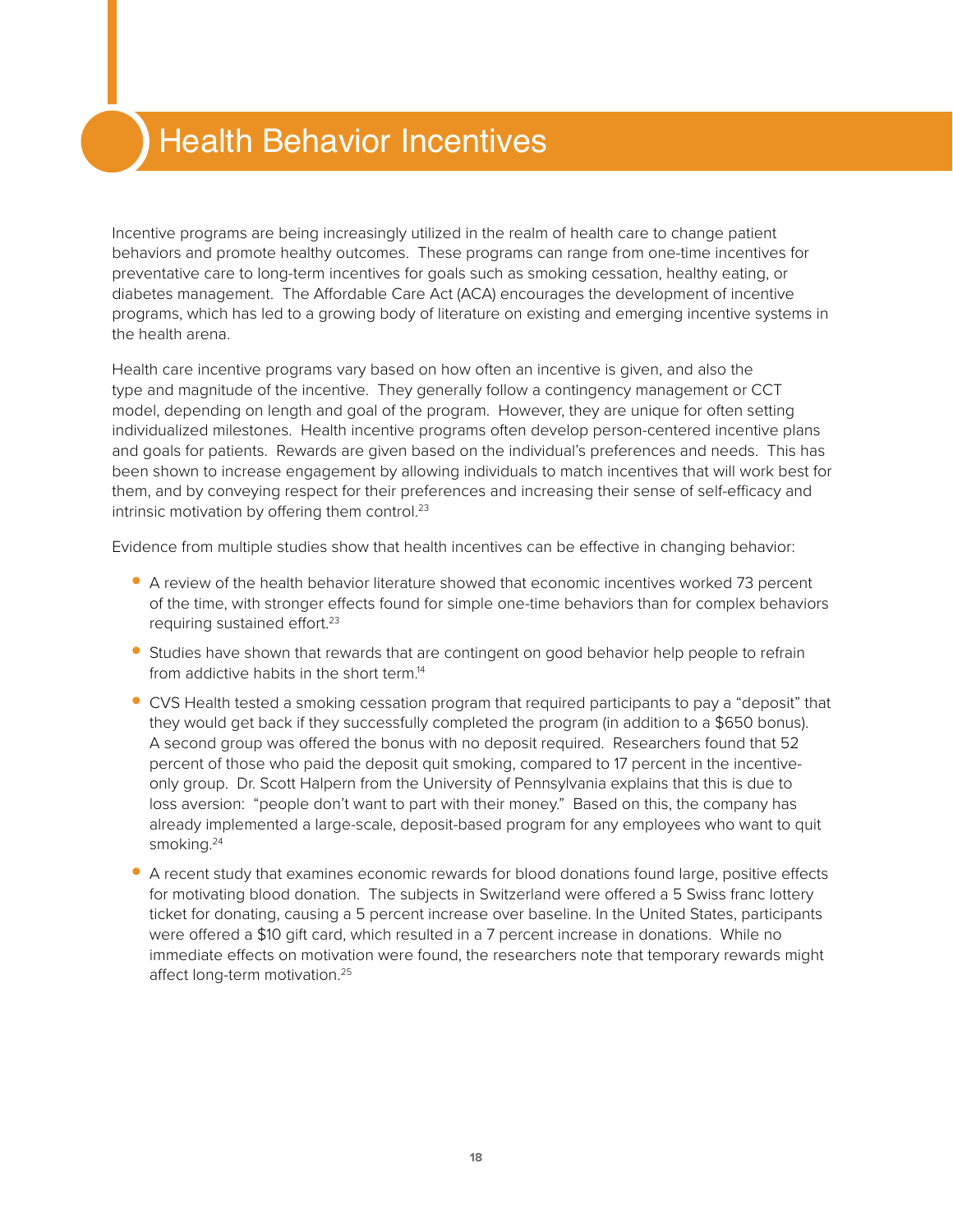## Business Incentives

Businesses around the world have used multiple kinds of incentives including bonuses, stock options, pay increases, and goods of smaller value to motivate their workforce. Companies also utilize points systems where employees can accrue points that they cash in for items of varying monetary values. And while many companies continue to use financial and tangible incentives, there is growing interest in the use of non-monetary incentives to increase long-term employee motivation. Studies show that employees value non-financial incentives such as praise from a supervisor, group recognition, and ability to lead projects as much, if not more, than financial incentives. $26$ 

<span id="page-18-1"></span>The literature on the use of incentives indicates that financial incentives motivate employees, but only for a short amount of time, and often with unintended consequences. In many studies researchers found that offering financial incentives for work undermined intrinsic motivation, leading to less productivity and satisfaction in the future.

Several business-related meta-analyses have been done to evaluate the effect of financial incentives and how these incentives may interfere with motivation. In general, they have found these common themes:

- <span id="page-18-0"></span>**1.** Monetary incentives do not alter the attitudes that underlie behaviors or create enduring commitment to any action.<sup>27</sup>
- **2.** One of the largest reviews of worker productivity programs (spanning 98 studies) showed that training and goal-setting programs had a far greater impact on productivity than pay-forperformance plans.<sup>27</sup>
- **3.** Over two dozen studies show that people who expect to receive a reward for completing a task do not perform as well as those who expect no reward at all.<sup>[27](#page-18-0)</sup>
- **4.** Economic theorists note that incentives can send negative 'signals,' either that a task is undesirable  $-$  "if they have to bribe me to do it, it must be something I wouldn't want to do" $27 -$  or that the agent is not well-suited for it (and thus needs the additional incentive of a reward).<sup>28</sup>
- **5.** While non-monetary incentives require more time and commitment from management, they make people feel more valued in the company[.26](#page-18-1)
- <span id="page-18-2"></span>**6.** In work settings, it is acceptable to offer financial incentives for inherently routine tasks that do not require creativity, likely because there is already very little intrinsic motivation to undermine.<sup>29</sup>
- **7.** Incentives can discourage creative and larger-picture thinking because "if-then" contingencies give a prescribed path to a reward and narrow an individual's focus.<sup>29</sup> A 2009 study on goal setting with incentives cites examples of companies narrowly focusing on reaching sales goals while ignoring when products or practices are unsafe. In other words, a hyper-focus on reaching incentive benchmarks can cloud the larger picture.<sup>30</sup>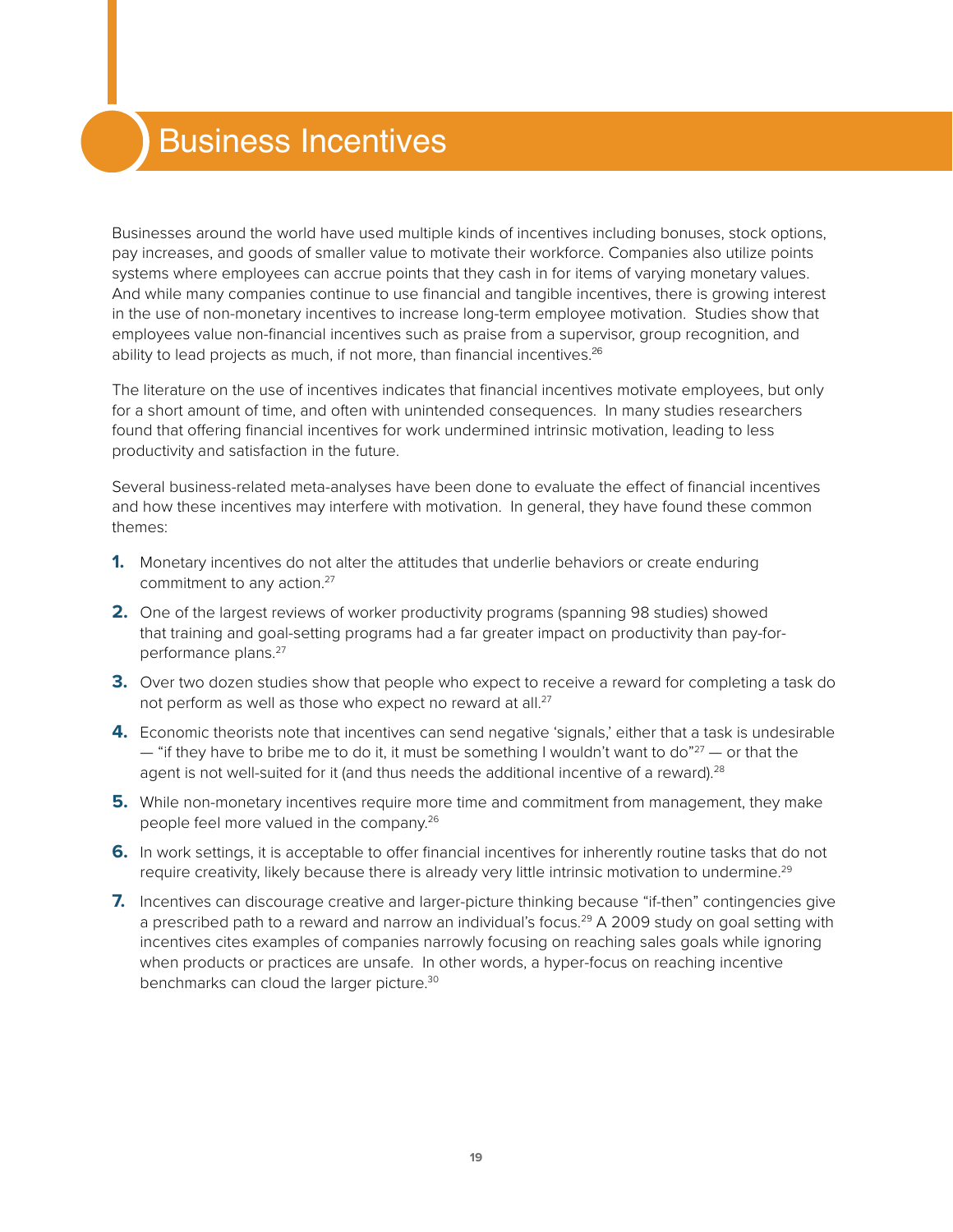## Key Findings from the Literature

### Type & Amount of Incentive

#### **1. Non-monetary and small dollar value incentives can work to change behavior.**

Incentive programs do not necessarily need to use financial or large rewards to engage individuals. Programs offering non-monetary rewards may successfully change behaviors, because these incentives often increase intrinsic motivation. Programs that promote peer groups, recognition of accomplishments, certificates of achievement, and mentoring relationships are able to increase intrinsic motivation at little to no cost. In the City University of New York's ASAP study, students saw huge gains when programs provided access to counseling, employment services, and tutoring. These services connected them to a services and social network and reduced their barriers to success. In a 2010 contingency management study small (up to \$1) rewards enabled participants to abstain from substance use longer and be more compliant with their medications. Encouragement from peers in that study's group setting had a positive effect.

- **2. Monetary incentives given on a time-limited basis can result in behavior change.**  One-time or short-term financial incentives can lead to first or early steps, e.g., the promise of a \$10 gift card encouraged participants to show up to donate blood. In contingency management models, participants are given small monetary or tangible incentives on a very regular basis (when they display the desired behavior). These programs are also time limited, and there is no expectation of ongoing financial payouts.
- **3. Incentives should be "right-sized.**" The incentive amount or value should correspond to the task's difficulty and how long a participant has to wait to receive it. For example, the incentives in Family Rewards ranged from \$20 to \$600. The larger incentives were reserved for tasks that took more time and effort, whereas one-time behaviors like getting a library card or going to a parentteacher conference earned significantly smaller rewards. Using incentives with increasing values helps to keep participants motivated to achieve longer-term goals.
- **4. Programs offering coaching and supportive services may be able to reach harderto-engage populations.** Programs like ASAP and Opening Doors targeted high-barrier groups by offering intensive counseling and tutoring components and providing a path to success. Since groups with more barriers may have a harder time earning incentives, coaching can offer support to keep them progressing and provide intrinsic motivation.

### Incentive Frequency & Duration

**5. Incentives work best when given close to the desired behavior.** The studies we analyzed demonstrate that incentives provided immediately after the behavior or task are the strongest tools. In contingency management models, participants immediately received rewards for attendance and negative drug screens. The contingency management researchers note that patients enjoyed doing the draws for rewards in groups which were supportive and encouraging of one another. Token economies provided points or tokens that participants later traded for rewards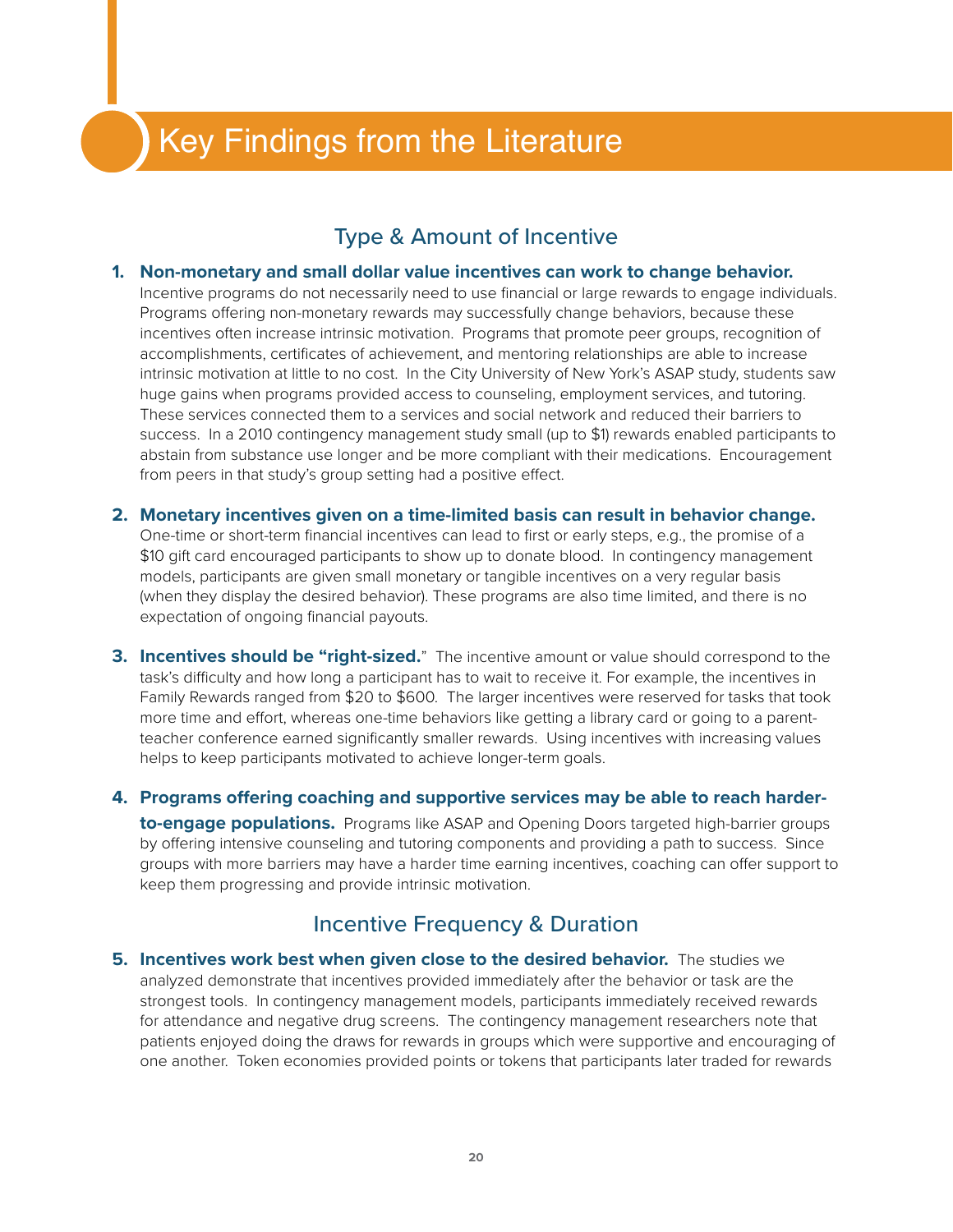that fit their needs. This both increased motivation and feelings of self-efficacy since the individuals feel successful when they get the points and are able to choose an incentive that fits their needs. In the ASAP study, which had great success serving high-barrier students, participants were contingently given subway cards and access to free textbooks when they attended counseling sessions, and they demonstrated high participation levels as well as higher academic achievement. While programs will not always be able to follow this model, they should try to provide incentives as close as possible to the related task or behavior. As time elapses between the behavior and incentive, the risk for disengagement increases. Since many low-income participants have multiple or significant barriers, incentives that are given more frequently will have greater relative value to the participant.

#### **6. Present-oriented participants will need more immediate, relevant incentives.**

Multiples studies illustrate that it is vital for programs to both know what participants need and value and deliver these goods or services in a timely manner. Many low-income people have immediate needs to address (like transportation, housing, food security, etc.) Researchers in the Family Rewards study found that giving incentives once every 60 days was not often enough to keep participants motivated; for the 2.0 model they shortened the timeframe to once every 30 days. The Work Rewards demonstration program also found that incentives given in the future were not strong enough motivators for present-oriented participants. The literature on token economies also suggests that rewards given close to the desired behavior are the most effective.

#### **7. Programs can successfully end or phase out incentives when intrinsic motivation is**

**high.** Program structures differ in how and when they end incentives (and if they do), but studies suggest that programs can successfully phase out incentives when intrinsic motivation is high. The ASAP and Opening Doors programs yielded students who were able to continue in four-year colleges without incentives, possibly because their intrinsic motivation and self-esteem were higher after experiencing the success of passing classes and earning a degree. When participants are given a high level of support by staff and their peer group and have experienced success, they are more likely to be able to persist without incentives.

### What to Incentivize

- **8. Incentivizing desired behaviors leads to improved outcomes.** Some programs offer incentives for outcomes, some for behaviors, and some for both. As seen in models like contingency management, rewarding the desired behaviors repeatedly will form new habits and often leads to the desired or intended outcomes. By incentivizing good grades (in the 2.0 study) and attendance, Family Rewards led to the outcome of higher graduation rates (and, in fact, the program group had higher attendance and a higher graduation rate for students who entered the program on grade-level). Work Rewards also incentivized enrollment in education and training activities. These participants may have gained skills that they could use in the workforce, whether or not they degree completed a certificate or earned a degree. Similarly, the smoking cessation programs rewarded negative nicotine screenings with the belief that encouraging healthy behaviors would lead to more positive outcomes. Even those who were unable to quit smoking greatly reduced how many cigarettes they smoked per day.
- **9. Achievement incentives work best in conjunction with other incentives.** Students tend to do well earning incentives for attending school regularly (as they did in the ASAP study, which provided subway cards and free textbooks for participation). Taking these one-step, concrete behaviors, which are not reliant on cognitive abilities, are also under their direct control. Increases in supportive services also improved student achievement results.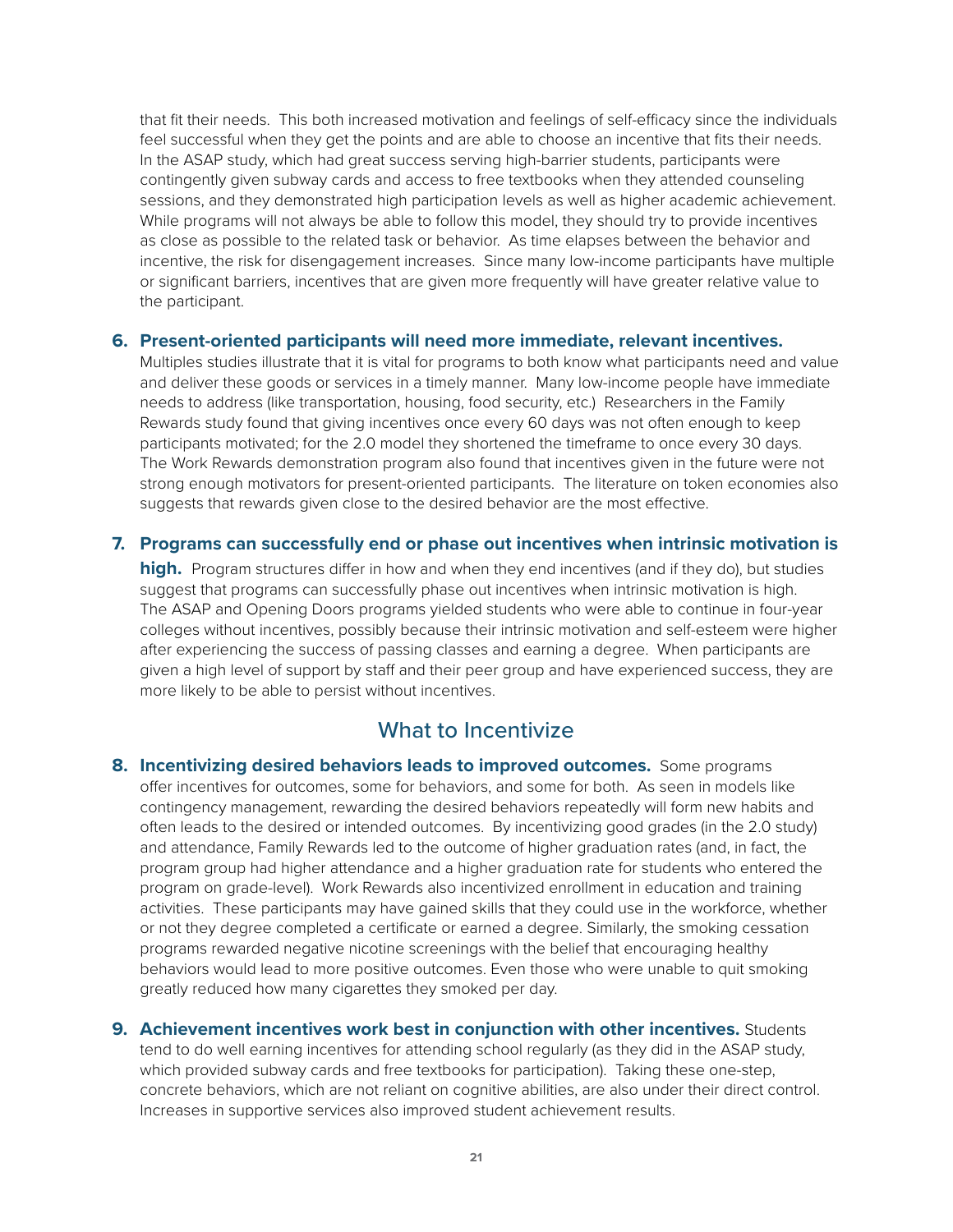#### **10. When achievement is the sole focus of incentives, there are a smaller number of**

**successful participants.** As noted above, these types of incentives work well for participants who are already capable but for some reason not taking action, and tend to leave behind those who are less capable or who have significant barriers. The Cash for College program is an example of how to successfully reward behaviors (enrolling in classes) and outcomes (maintaining a 2.0 GPA) simultaneously. This two-pronged approach proved to be effective in multiple studies.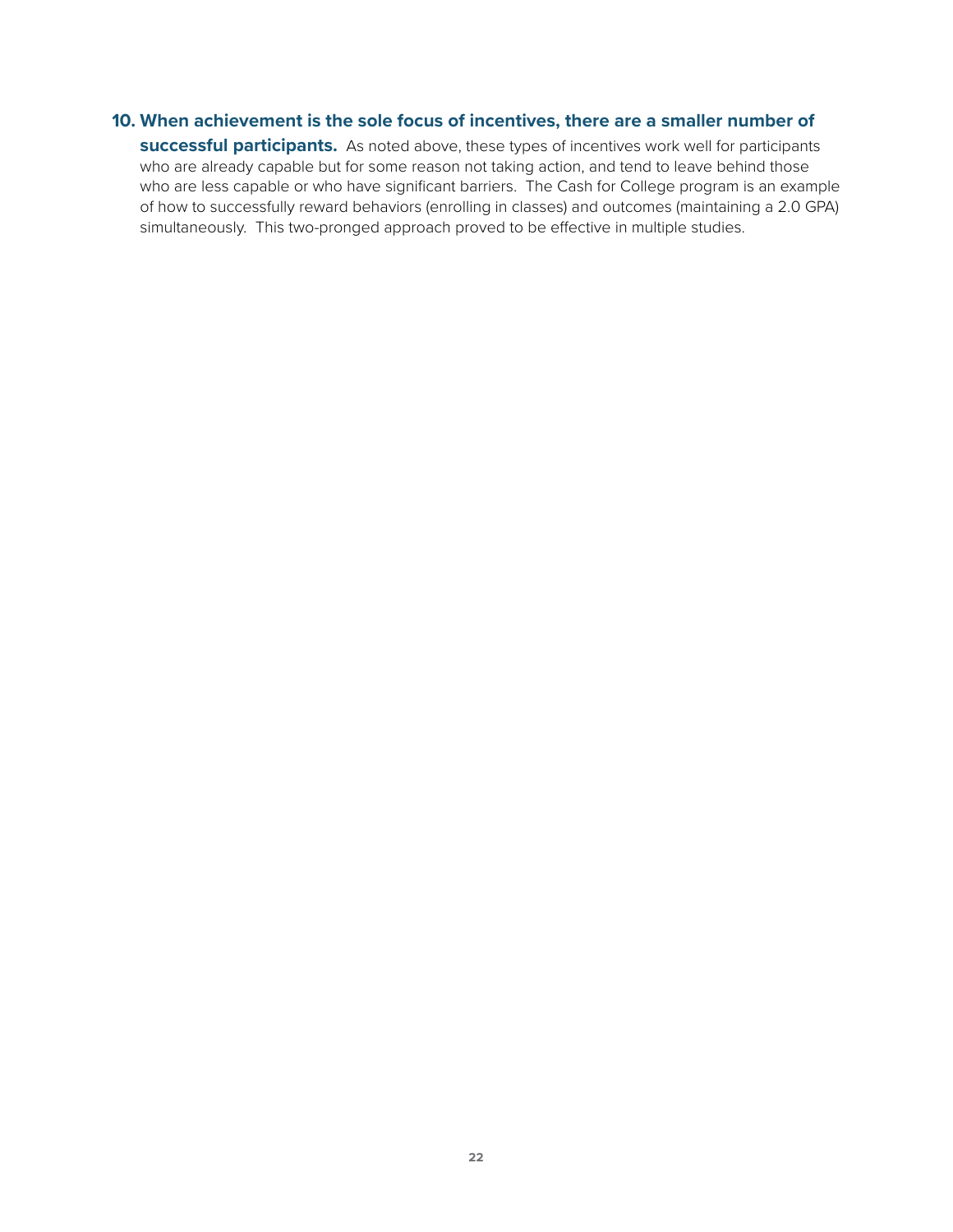# Appendix

#### APPENDIX TABLE 1

### The Opening Doors Programs

| <b>Component</b>                           | <b>Program</b>                                                                                                                                                                             | <b>Description</b>                                                                                                                                                                                   | <b>Overall Effects</b>                                                                                                                                  |
|--------------------------------------------|--------------------------------------------------------------------------------------------------------------------------------------------------------------------------------------------|------------------------------------------------------------------------------------------------------------------------------------------------------------------------------------------------------|---------------------------------------------------------------------------------------------------------------------------------------------------------|
| <b>Financial Incentives</b>                | Performance-Based<br>Scholarship<br>• Louisiana Technical<br>College - Louisiana<br>• Delgado Community<br>College - Louisiana                                                             | Up to \$1,000 for each of<br>two semesters if students<br>enrolled at least half time<br>and maintained a "C" or<br>better GPA. Counselors<br>monitored students.<br>Targeted low-income<br>parents. | Students more likely to<br>enroll full-time, persist in<br>college, and earn more<br>credits.                                                           |
| <b>Instructional Reform</b>                | Learning Communities<br>• Kinsborough Community<br>College - Brooklyn, NY                                                                                                                  | Program for incoming<br>freshmen, most requiring<br>developmental English.<br>Linked courses; provided<br>enhanced counseling,<br>tutoring, and a textbook<br>voucher.                               | Increased number of<br>courses passed and credits<br>earned, and moved students<br>more quickly through<br>developmental English<br>requirements.       |
| <b>Enhanced Student</b><br><b>Services</b> | <b>Enhanced Academic</b><br>Counseling<br>• Lorain County<br>Community College -<br>Ohio<br>• Owens Community<br>College - Ohio<br><b>Enhanced Targeted Services</b><br>• Chaffey College, | Tested enhanced academic<br>counseling (frequent,<br>intensive contact with<br>counselors) and a \$150/<br>semester stipend.<br>Program for students on<br>probation; linked student                 | Modest impact on<br>registration during second<br>semester and first semester<br>after program ended.<br>Increased credits earned<br>and GPA, and moved |
|                                            | California                                                                                                                                                                                 | success courses to Success<br>Center visits.                                                                                                                                                         | students off probation.                                                                                                                                 |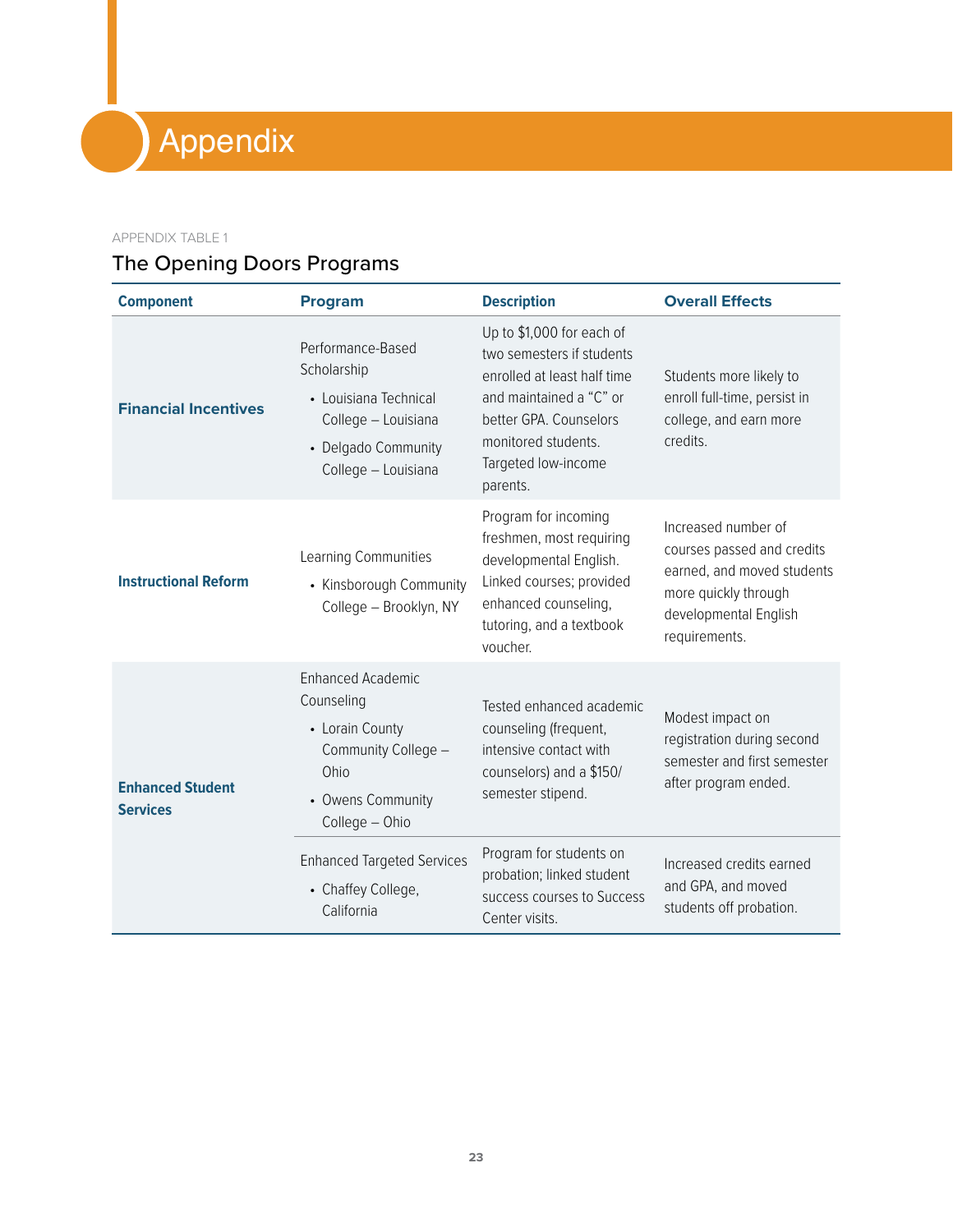### **References**

- <sup>1</sup> Farrell, M., Smith, J., Reardon, L., & Obara, E. (2016). Framing the Message: Using Behavioral Economics to Engage TANF Recipients. OPRE Report 2016-02. Washington, DC: Office of Planning, Research and Evaluation, Administration for Children and Families, U.S. Department of Health and Human Services.
- <sup>2</sup> Mullainathan, S. & Shafir, E. (2013). Scarcity: Why Having Too Little Means So Much. New York, NY: Times Books.
- <sup>3</sup> Daminger, A., Hayes, J., Barrows, A., & Wright, J. (2015). Poverty Interrupted: Applying Behavioral Science to the Context of Chronic Scarcity. New York, NY: ideas42
- <sup>4</sup> Riccio, J. (2013). New findings on New York City's conditional cash transfer program. Fast Focus, Institute for Research on Poverty, 18, 1-7.
- <sup>5</sup> Miller, C., Riccio, J., Verma, N., Nunez, S., Dechausay, N., & Yang, E. (2015). Testing a conditional cash transfer program in the U.S.: The effects of the family rewards program in New York City. IZA Journal of Labor Policy, 4(11). DOI 10.1186/s40173-015-0037-6.
- <sup>6</sup> Dechausay, N., Miller, C., & Quiroz-Becerra, V. (2014). Implementing a conditional cash transfer program in two American cities: Early lessons from Family Rewards 2.0. New York, NY: MDRC.
- <sup>7</sup> Miller, C., Miller, R., Verma, N., Dechausay, N., Yang, E., Rudd, T., Rodriguez, J., Honig, S. (2016). Effects of a Modified Conditional Cash Transfer Program in Two American Cities. New York, NY: MDRC.
- <sup>8</sup> Nunez, S., Verma, N., & Yang, E. (2015). Building Self-Sufficiency for Housing Voucher Recipients. New York, NY: MDRC.
- <sup>9</sup> Scrivener, S., & Coghlan, E. (2011). Opening doors to student success: A synthesis of findings from an evaluation at six community colleges. New York, NY: MDRC.
- <sup>10</sup> Scrivener, S., Weiss, M. J., Ratledge, A., Rudd, T., Sommo, C., & Fresques, H. (2015). Doubling graduation rates: Three-year effects of CUNY's Accelerated Study in Associate Programs (ASAP) for developmental education students. New York, NY: MDRC.
- <sup>11</sup> Sommo, C. & Ratledge, A. (2016). Bringing CUNY Accelerated Study in Associate Programs (ASAP) to Ohio. New York, NY: MDRC.
- <sup>12</sup> Mayer, A., Patel, R., Rudd, T., & Ratledge, A. (2015). Designing scholarships to improve college success: Final report on the Performance-Based Scholarship demonstration. New York, NY: MDRC.
- <sup>13</sup> Richburg-Hayes, L., Patel, R., Brock, T., de la Campa, E., Rudd, T., & Valenzuela, I. (2015). Providing more cash for college: Interim findings from the Performance-Based Scholarship demonstration in California. Oakland, CA: MDRC.
- <sup>14</sup> Gupta, S. (2015). Why it pays to quit. Nature, 522, S57-S59.
- <sup>15</sup> Petry, N. M., Alessi, S. M., & Ledgerwood, D. M. (2012). A randomized trial of contingency management delivered by community therapists. Journal of Consulting and Clinical Psychology, 80(2), 286-298.
- <sup>16</sup> Kurti, A. N., Davis, D. R., Skelly, J. M., Redner, R., & Higgins, S. T. (2016). Comparison of nicotine dependence indicators in predicting quitting among pregnant smokers. Experimental and Clinical Psychopharmacology, 24(1), 12-17.
- <sup>17</sup> Petry, N. M., Weinstock, J., Alessi, S. M., Lewis, M. W., & Dieckhaus, K. (2010). Group-based randomized